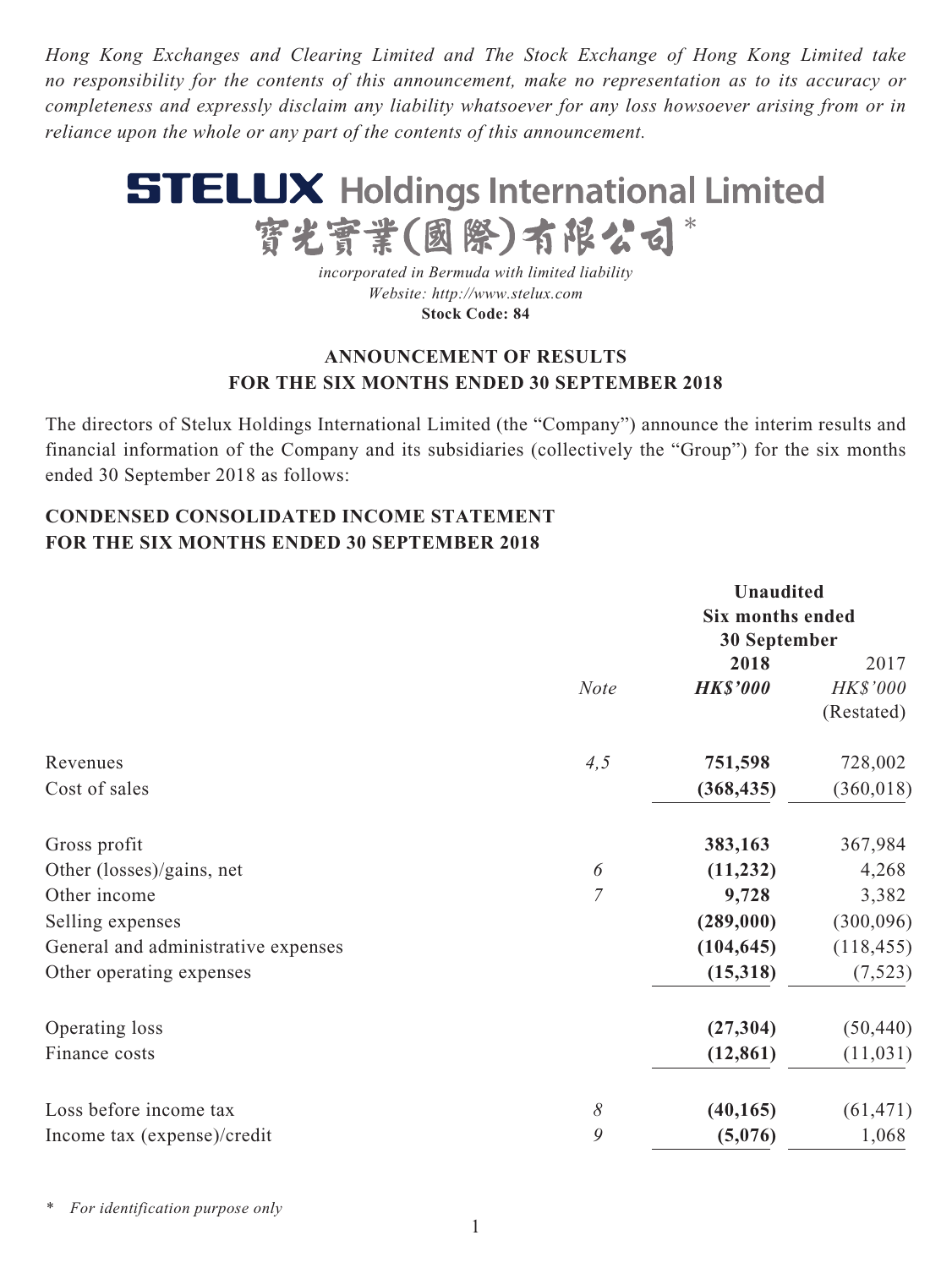# **CONDENSED CONSOLIDATED INCOME STATEMENT (Continued)**

|                                                                                                                                                   | Unaudited<br><b>Six months ended</b><br>30 September |                                 |                                |
|---------------------------------------------------------------------------------------------------------------------------------------------------|------------------------------------------------------|---------------------------------|--------------------------------|
|                                                                                                                                                   | <b>Note</b>                                          | 2018<br><b>HK\$'000</b>         | 2017<br>HK\$'000<br>(Restated) |
| Loss for the period from Continuing Operations<br>Loss for the period from Discontinued Operations<br>Gain on disposal of Discontinued Operations |                                                      | (45, 241)<br>(1,706)<br>104,447 | (60, 403)<br>(1, 495)          |
| Profit/ $(\text{loss})$ for the period                                                                                                            |                                                      | 57,500                          | (61, 898)                      |
| Attributable to:<br>Equity holders of the Company<br>Non-controlling interests                                                                    |                                                      | 57,430<br>70                    | (62,005)<br>107                |
| Profit/ $(\text{loss})$ for the period                                                                                                            |                                                      | 57,500                          | (61, 898)                      |
| Dividends                                                                                                                                         | 10                                                   | 198,830                         |                                |
|                                                                                                                                                   |                                                      | <b>HK</b> cents                 | HK cents                       |
| Loss per share for loss from<br>Continuing Operations attributable to the equity holders<br>of the Company<br>- Basic and diluted                 | 11                                                   | (4.33)                          | (5.78)                         |
| Profit/(loss) per share for profit/(loss) attributable to                                                                                         | 11                                                   |                                 |                                |
| the equity holders of the Company<br>- Basic and diluted                                                                                          |                                                      | 5.49                            | (5.93)                         |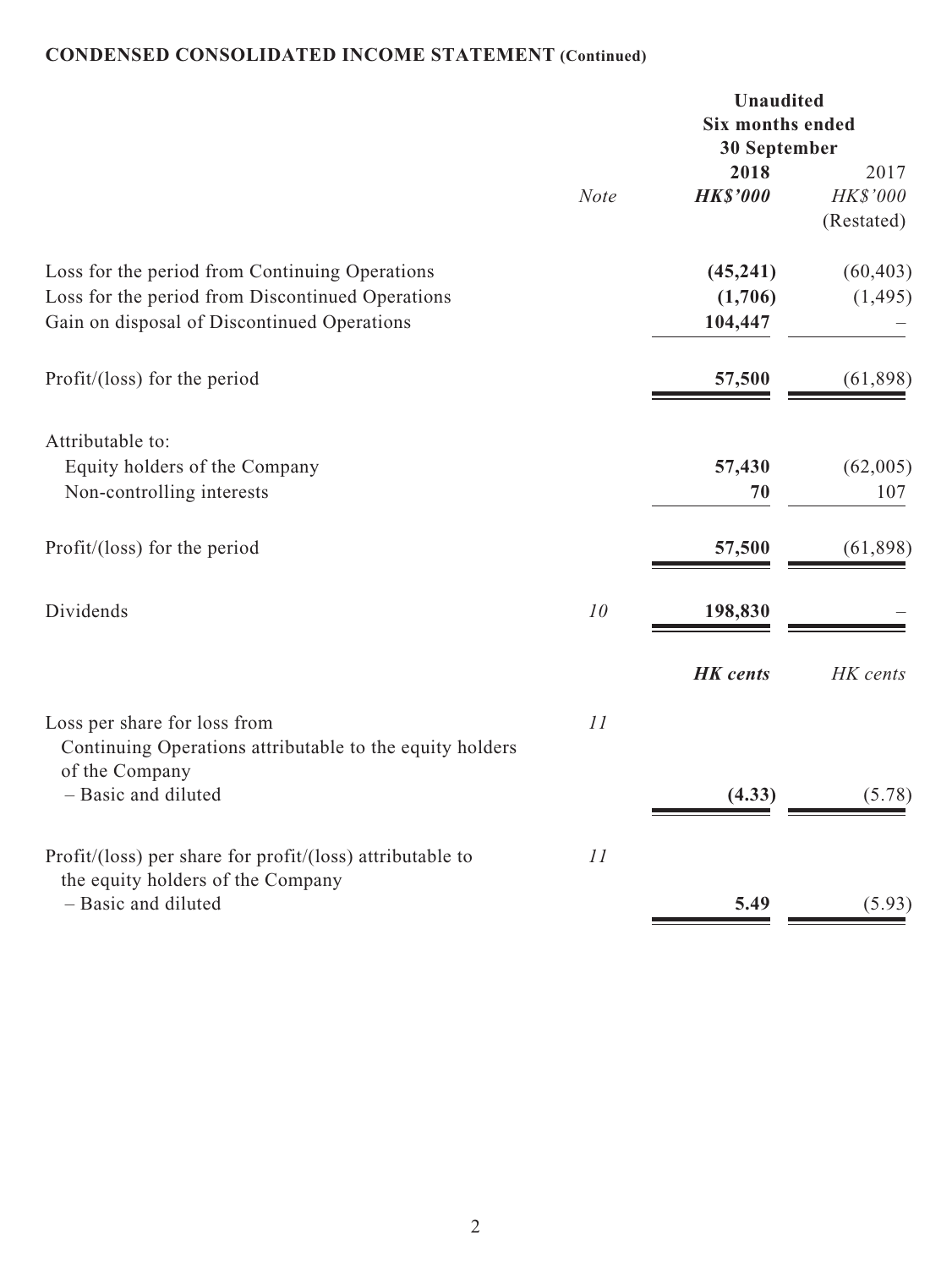## **CONDENSED CONSOLIDATED STATEMENT OF COMPREHENSIVE INCOME FOR THE SIX MONTHS ENDED 30 SEPTEMBER 2018**

|                                                                | Unaudited                               |            |  |
|----------------------------------------------------------------|-----------------------------------------|------------|--|
|                                                                | <b>Six months ended</b><br>30 September |            |  |
|                                                                |                                         |            |  |
|                                                                | 2018                                    | 2017       |  |
|                                                                | <b>HK\$'000</b>                         | HK\$'000   |  |
|                                                                |                                         | (Restated) |  |
|                                                                |                                         |            |  |
| Profit/(loss) for the period                                   | 57,500                                  | (61, 898)  |  |
| Other comprehensive (loss)/income:                             |                                         |            |  |
|                                                                |                                         |            |  |
| Items that may be reclassified subsequently to profit or loss: |                                         |            |  |
| Exchange differences of translation of foreign operations      | (681)                                   | 27,804     |  |
| Change in fair value of available-for-sale financial assets    |                                         | 405        |  |
| Other comprehensive (loss)/income arising from                 |                                         |            |  |
| <b>Discontinued Operations</b>                                 | (14, 978)                               | 3,605      |  |
|                                                                | (15, 659)                               | 31,814     |  |
| Items that will not be reclassified to profit or loss:         |                                         |            |  |
|                                                                | 8,398                                   |            |  |
| Gain on revaluation of property, plant and equipment           |                                         |            |  |
| Change in fair value of financial assets at fair value         |                                         |            |  |
| through other comprehensive income                             | (302)                                   |            |  |
|                                                                | 8,096                                   |            |  |
| Other comprehensive (loss)/income for the period               | (7, 563)                                | 31,814     |  |
|                                                                |                                         |            |  |
| Total comprehensive income/(loss) for the period               | 49,937                                  | (30, 084)  |  |
| Attributable to:                                               |                                         |            |  |
| Equity holders of the Company                                  | 50,950                                  | (30, 434)  |  |
| Non-controlling interests                                      |                                         | 350        |  |
|                                                                | (1, 013)                                |            |  |
| Total comprehensive income/(loss) for the period               | 49,937                                  | (30,084)   |  |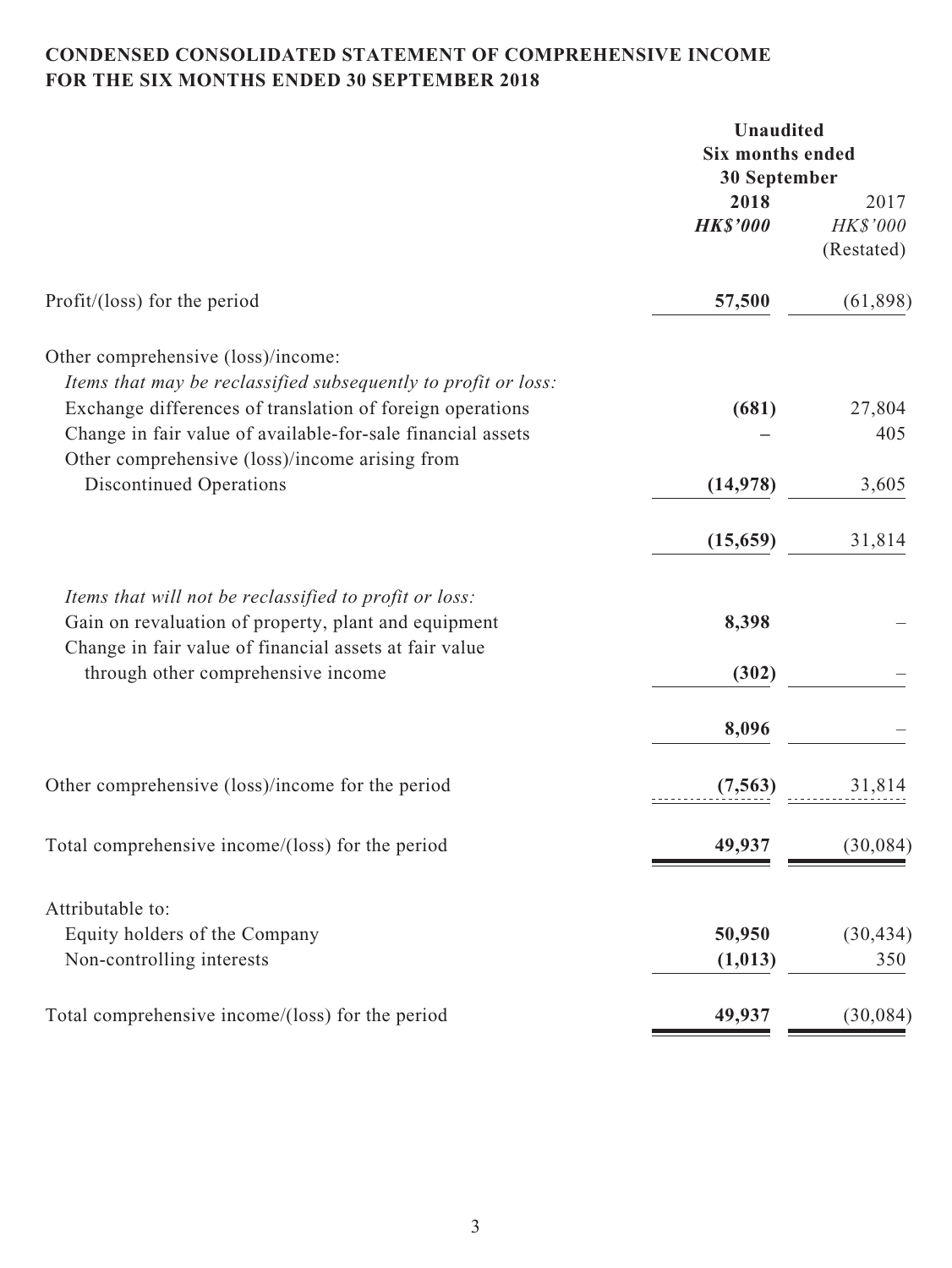## **CONDENSED CONSOLIDATED BALANCE SHEET AS AT 30 SEPTEMBER 2018**

|                                                                           |             | <b>Unaudited</b> |           |
|---------------------------------------------------------------------------|-------------|------------------|-----------|
|                                                                           |             | 30 September     | 31 March  |
|                                                                           |             | 2018             | 2018      |
|                                                                           | <b>Note</b> | <b>HK\$'000</b>  | HK\$'000  |
| <b>ASSETS</b>                                                             |             |                  |           |
| Non-current assets                                                        |             |                  |           |
| Property, plant and equipment                                             |             | 305,089          | 322,772   |
| Investment properties                                                     |             | 242,200          | 230,000   |
| Prepayment of lease premium                                               |             | 12,244           | 14,266    |
| Intangible assets                                                         |             | 66,898           | 69,436    |
| Deferred tax assets                                                       |             | 68,617           | 62,471    |
| Available-for-sale financial assets                                       |             |                  | 12,374    |
| Financial assets at fair value through other                              |             |                  |           |
| comprehensive income                                                      |             | 12,072           |           |
| Trade and other receivables                                               | 12          | 57,757           | 56,921    |
|                                                                           |             |                  |           |
| Total non-current assets                                                  |             | 764,877          | 768,240   |
| Current assets                                                            |             |                  |           |
| <b>Stocks</b>                                                             |             | 642,414          | 670,863   |
| Trade and other receivables                                               | 12          | 311,364          | 351,702   |
| Pledged bank deposits                                                     |             | 55,384           |           |
| Bank balances and cash                                                    |             | 281,700          | 246,278   |
|                                                                           |             |                  |           |
|                                                                           |             | 1,290,862        | 1,268,843 |
| Assets classified as held for sale                                        |             |                  | 614,856   |
| Total current assets                                                      |             | 1,290,862        | 1,883,699 |
|                                                                           |             |                  |           |
| Total assets                                                              |             | 2,055,739        | 2,651,939 |
| <b>EQUITY</b>                                                             |             |                  |           |
| Capital and reserves attributable to the equity holders<br>of the Company |             |                  |           |
| Share capital                                                             |             | 104,647          | 104,647   |
| Reserves                                                                  |             | 768,063          | 915,943   |
|                                                                           |             |                  |           |
| Shareholders' funds                                                       |             | 872,710          | 1,020,590 |
| Non-controlling interests                                                 |             | 6,953            | 8,193     |
| Total equity                                                              |             | 879,663          | 1,028,783 |
|                                                                           |             |                  |           |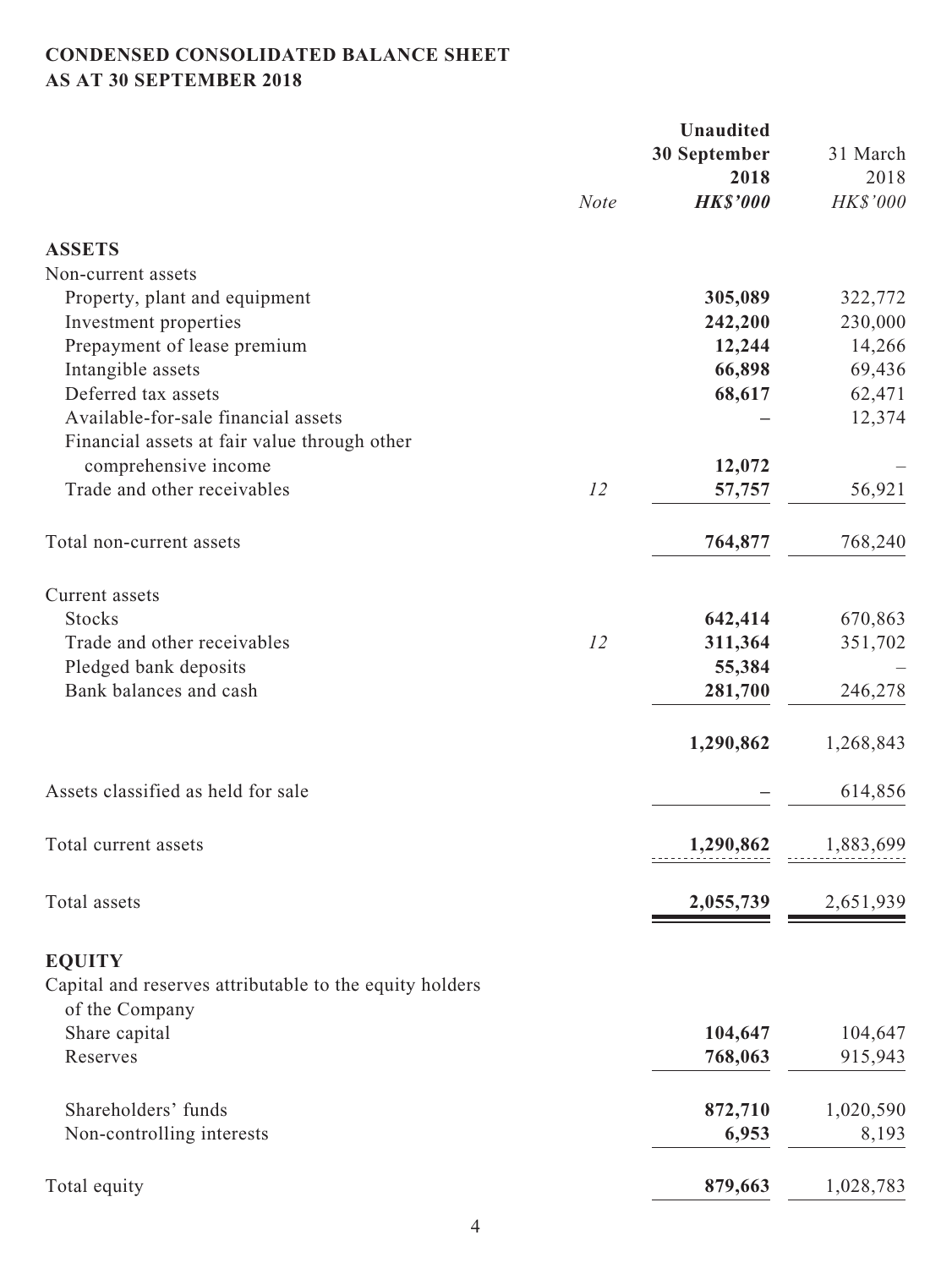# **CONDENSED CONSOLIDATED BALANCE SHEET (Continued)**

|                                                        |             | Unaudited<br>30 September<br>2018 | 31 March<br>2018 |
|--------------------------------------------------------|-------------|-----------------------------------|------------------|
|                                                        | <b>Note</b> | <b>HK\$'000</b>                   | HK\$'000         |
| <b>LIABILITIES</b>                                     |             |                                   |                  |
| Non-current liabilities                                |             |                                   |                  |
| Deferred tax liabilities                               |             | 8,874                             | 7,064            |
| Borrowings                                             |             | 63,724                            | 15,483           |
| Total non-current liabilities                          |             | 72,598                            | 22,547           |
| <b>Current liabilities</b>                             |             |                                   |                  |
| Trade and other payables                               | 13          | 397,275                           | 369,653          |
| Income tax payable                                     |             | 35,175                            | 15,609           |
| <b>Borrowings</b>                                      |             | 671,028                           | 918,926          |
|                                                        |             | 1,103,478                         | 1,304,188        |
| Liabilities directly associated with assets classified |             |                                   |                  |
| as held for sale                                       |             |                                   | 296,421          |
| Total current liabilities                              |             | 1,103,478                         | 1,600,609        |
| <b>Total liabilities</b>                               |             | 1,176,076                         | 1,623,156        |
| Total equity and liabilities                           |             | 2,055,739                         | 2,651,939        |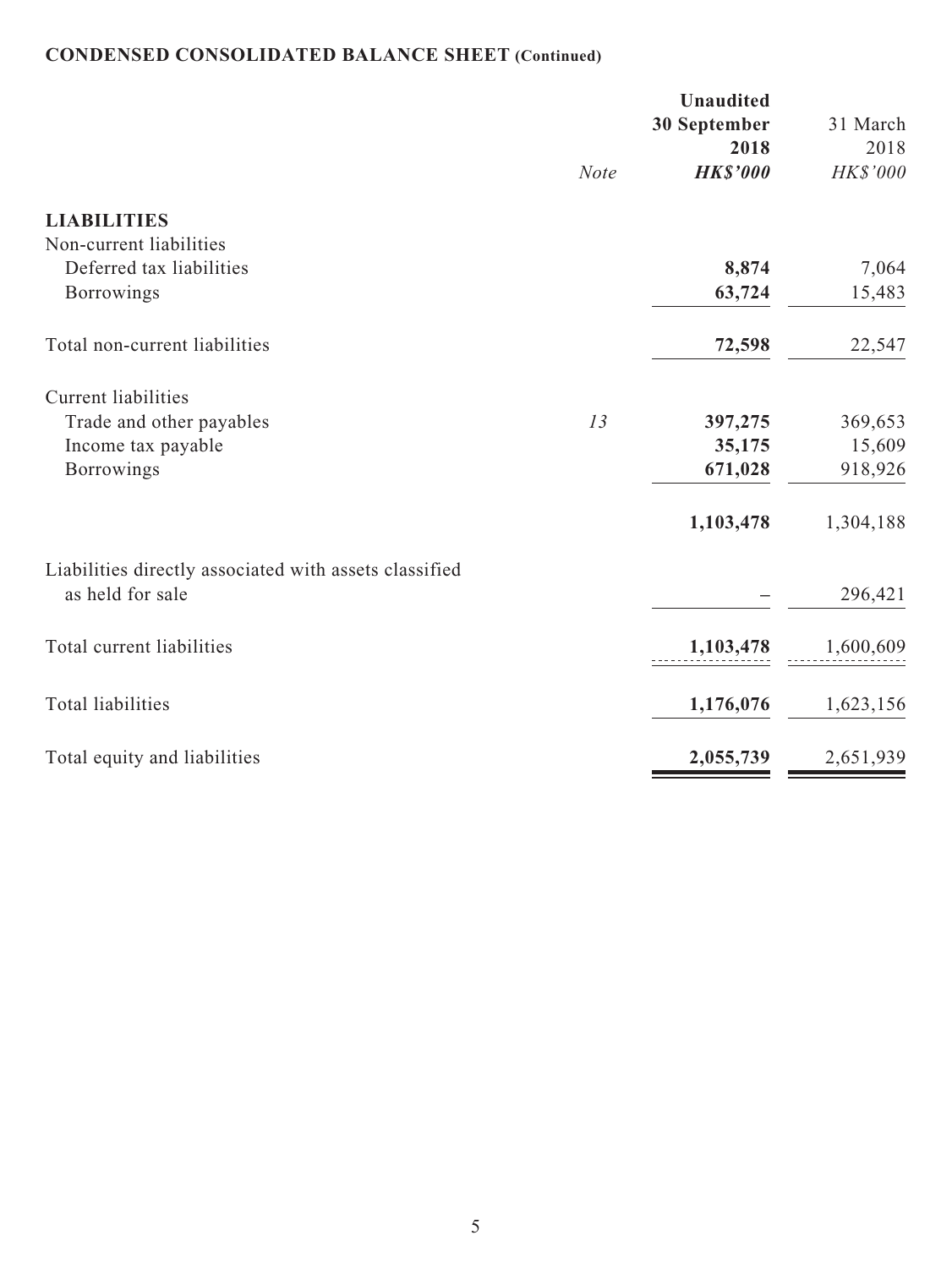### **NOTES TO CONDENSED INTERIM CONSOLIDATED FINANCIAL INFORMATION**

### **1. BASIS OF PREPARATION**

These unaudited condensed interim consolidated financial information have been prepared in accordance with Hong Kong Accounting Standard ("HKAS") 34 "Interim Financial Reporting" issued by the Hong Kong Institute of Certified Public Accountants ("HKICPA"), and the applicable requirements of Appendix 16 of the Rules Governing the Listing of Securities on The Stock Exchange of Hong Kong Limited (the "Stock Exchange").

The condensed interim consolidated financial information should be read in conjunction with the 2018 annual financial statements, which have been prepared in accordance with Hong Kong Financial Reporting Standards ("HKFRS").

Except as mentioned below, the accounting policies and methods of computation used in the preparation of these condensed interim consolidated financial information are consistent with those used in the annual financial statements for the year ended 31 March 2018.

(a) New and amended standards adopted by the Group

The following new standards and amendments are mandatory for the financial year beginning 1 April 2018:

| HKAS 40 (Amendment)         | Transfer of investment property                                         |
|-----------------------------|-------------------------------------------------------------------------|
| HKFRS 2 (Amendment)         | Classification and measurement of share based payment transactions      |
| HKFRS 4 (Amendment)         | Applying HKFRS 9 financial instruments with HKFRS 4 insurance contracts |
| HKFRS 9                     | Financial instruments                                                   |
| HKFRS 15                    | Revenue from contracts with customers                                   |
| HKFRS 15 (Amendment)        | Clarifications to HKFRS 15                                              |
| $HK(IFRIC) - Int 22$        | Foreign currency transactions and advance consideration                 |
| Annual improvements project | Annual improvements to HKFRSs 2014-2016 cycle                           |

Except for the impact of the adoption of HKFRS 9 and HKFRS 15 as further explained below, the adoption of the above new and revised standards have no material impact to the Group.

#### **HKFRS 9 "Financial Instruments"**

#### *Nature of change*

HKFRS 9 addresses the classification, measurement and derecognition of financial assets and financial liabilities, introduces new rules for hedge accounting and a new impairment model for financial assets.

#### *Impact*

The Group has reviewed its financial assets and liabilities and is expecting the following impact from the adoption of the new standard on 1 April 2018.

The financial assets held by the Group include equity instruments currently classified as available-for-sale ("AFS") for which fair value through other comprehensive income ("FVOCI") election is available. The Group has elected to measure as FVOCI, to which any fair value gains or losses accumulated in the revaluation reserve account will no longer be reclassified to profit or loss following the derecognition of such available-for-sale financial assets.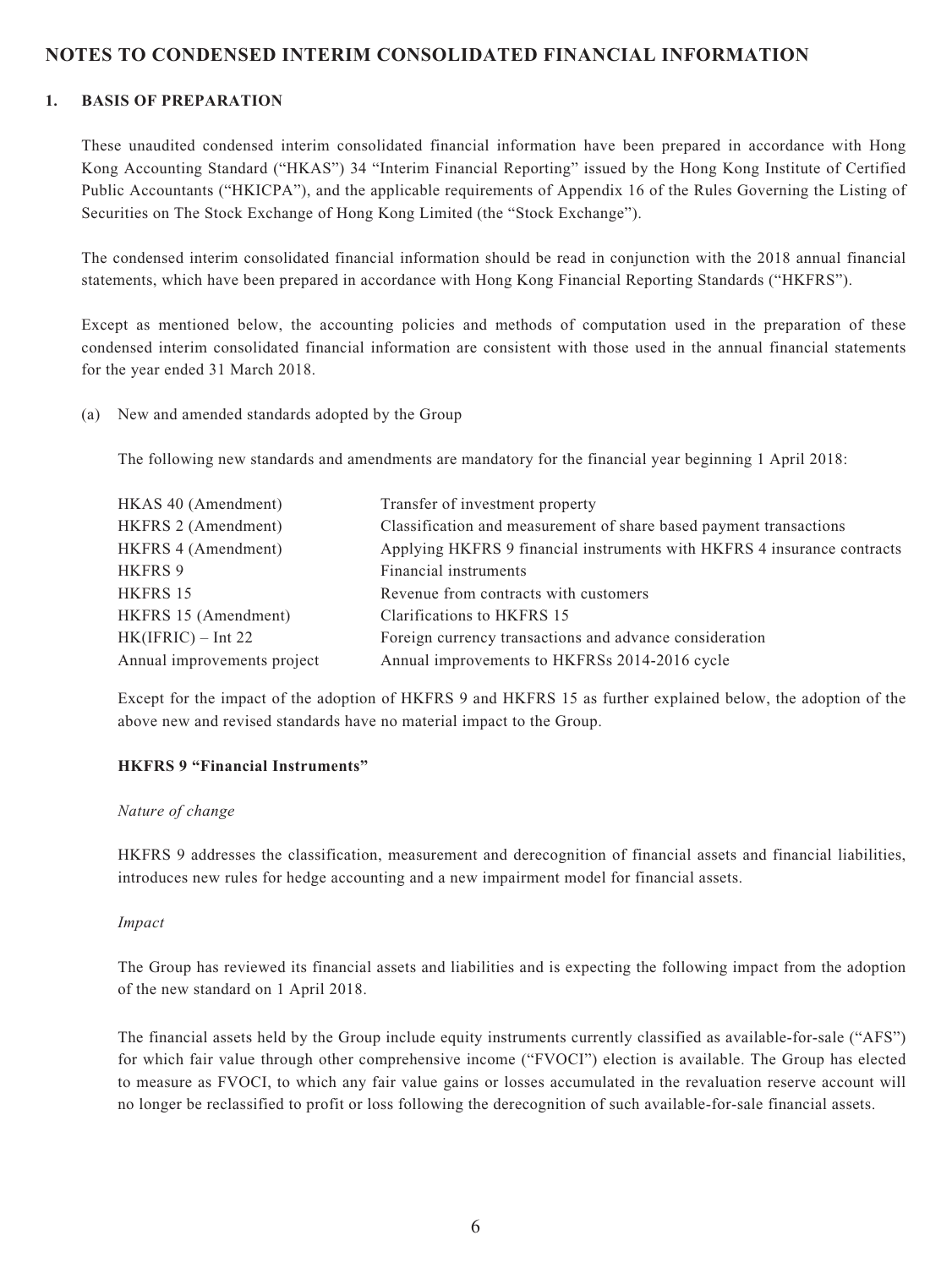### **1. BASIS OF PREPARATION (Continued)**

(a) New and amended standards adopted by the Group (Continued)

In accordance with the transitional provisions in HKFRS 9 paragraph 7.2.15 and 7.2.26, comparative figures have not been restated, where the comparative information for prior periods with respect to classification and measurement (including impairment) changes is not restated and differences in the carrying amounts of financial assets and financial liabilities resulting from the adoption of HKFRS 9 will be recognized as an adjustment to the opening balance of equity at the date of adoption, i.e. as at 1 April 2018.

The Group elected to present in other comprehensive income changes in the fair value of all its equity investments previously classified as available-for-sale financial assets as they are long-term strategic investments that are not expected to be sold in the short to medium term. Available-for-sale financial assets as at 31 March 2018 will continue to be measured at FVOCI after adoption of HKFRS 9.

There will be no impact on the Group's accounting for financial liabilities, as the new requirements only affect the accounting for financial liabilities that are designated at fair value through profit or loss and the Group does not have any such liabilities. The derecognition rules have been transferred from HKAS 39 "Financial Instruments: Recognition and Measurement" and have not been changed.

The new impairment model requires the recognition of impairment provisions based on expected credit losses ("ECL") rather than only incurred credit losses as is the case under HKAS 39. It applies to financial assets classified at amortised cost, debt instruments measured at FVOCI, contract assets under HKFRS 15 "Revenue from Contracts with Customers", lease receivables, loan commitments and certain financial guarantee contracts. Based on the assessments undertaken to date, the Group expects it may result in earlier recognition of credit losses but the impact is not expected to be material.

#### **HKFRS 15 "Revenue from Contracts with Customers"**

#### *Nature of change*

The HKICPA has issued a new standard for the recognition of revenue. This replaced HKAS 18 which covers contracts for goods and services and HKAS 11 which covers construction contracts and the related literature.

The new standard is based on the principle that revenue is recognised when control of a good or service transfers to a customer.

The standard permits either a full retrospective or a modified retrospective approach for the adoption.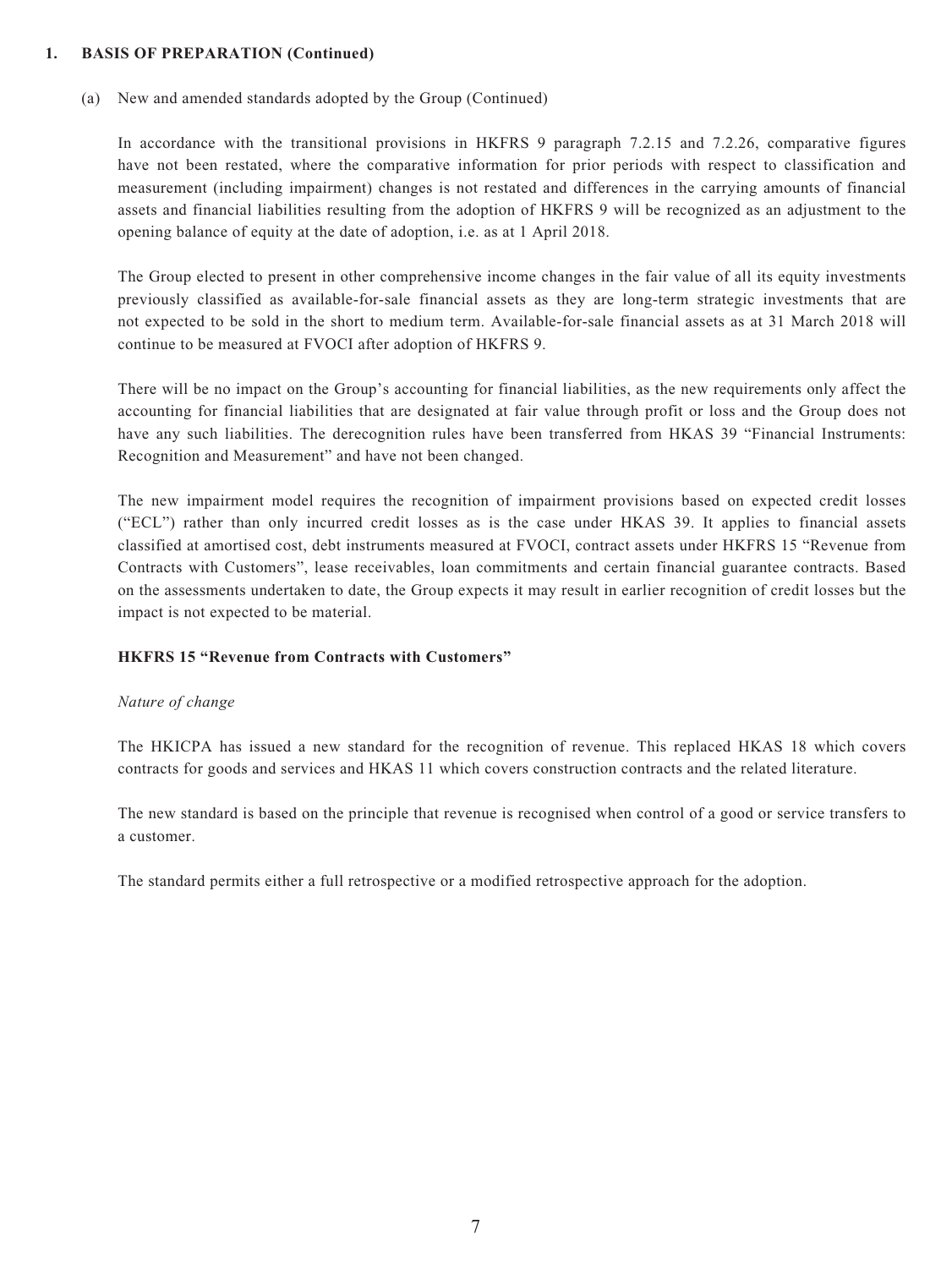#### **1. BASIS OF PREPARATION (Continued)**

(a) New and amended standards adopted by the Group (Continued)

#### *Impact*

The Group has first time adopted HKFRS 15 from 1 April 2018 which resulted in changes in accounting policies. In accordance with the transition provisions of HKFRS 15, the Group has adopted the modified retrospective application and no comparative figures are restated.

The adoption of HKFRS 15 has no impact on the Group's financial position and results of operations based on the current business model, other than presenting additional disclosures.

(b) New standards, amendments to standards and interpretations not yet adopted

The following new standards and amendments have been issued but are not effective for the financial year beginning 1 April 2018 and have not been early adopted:

|                                                 |                                                                                          | <b>Effective for</b><br>accounting<br>periods<br>beginning on<br>or after |
|-------------------------------------------------|------------------------------------------------------------------------------------------|---------------------------------------------------------------------------|
| HKFRS 9 (Amendment)                             | Prepayment features with negative compensation                                           | 1 April 2019                                                              |
| HKFRS 10 (Amendment) and<br>HKAS 28 (Amendment) | Sale or contribution of assets between an investor and<br>its associate or joint venture | To be determined                                                          |
| HKFRS 16                                        | Leases                                                                                   | 1 April 2019                                                              |
| <b>HKFRS 17</b>                                 | Insurance contracts                                                                      | 1 April 2021                                                              |
| HKAS 28 (Amendment)                             | Long-term interests in associates and joint ventures                                     | 1 April 2019                                                              |
| $HK(IFRIC) - Int 23$                            | Uncertainty over income tax treatments                                                   | 1 April 2019                                                              |
| Annual improvements project                     | Annual improvements to HKFRSs 2015-2017 cycle                                            | 1 April 2019                                                              |

HKFRS 16 "Leases" — The Group is a lessee of its offices, retail stores and warehouses which are currently classified as operating leases. As at 30 September 2018, the aggregated future lease payments of the Group under operating leases was HK\$483,444,000. HKFRS 16 provides new provisions for the accounting treatment of leases and will in the future no longer allow lessees to account for certain leases outside the statements of financial position. Instead, all long-term leases must be recognised in the form of assets (for the rights of use) and lease liabilities (for the payment obligations). Thus, each lease will be mapped in the Group's condensed consolidated balance sheet. Short-term leases with a lease term of twelve months or less and leases of low-value assets are exempt from such reporting obligations. The new standard will therefore result in recognition of a right-to-use asset and an increase in lease liabilities in the condensed statements balance sheet. In profit or loss, rental expenses will be replaced with depreciation and interest expense. It is expected that a certain portion of these lease commitments will be required to be recognised in the condensed consolidated balance sheet as right of use assets and lease liabilities.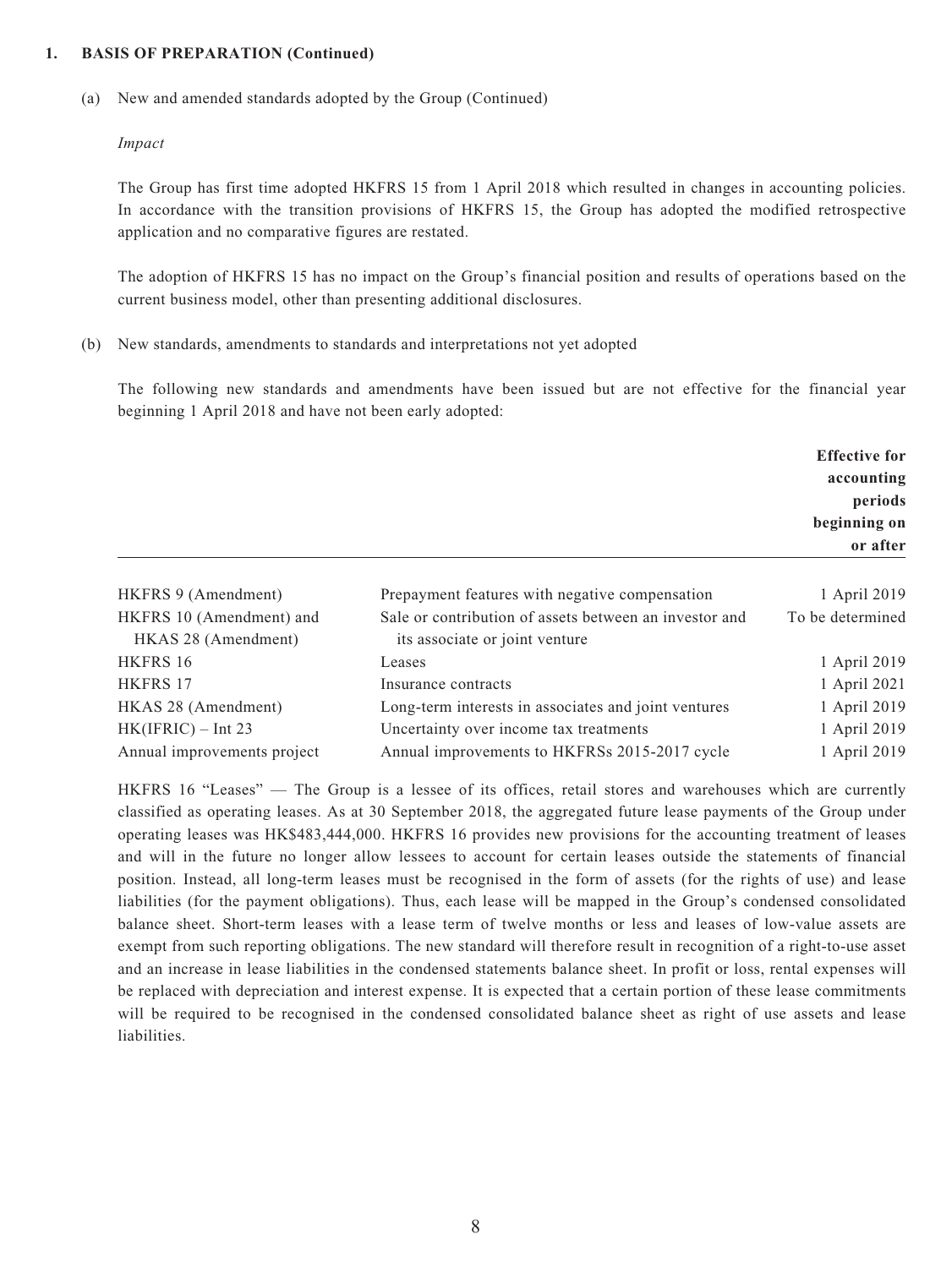### **1. BASIS OF PREPARATION (Continued)**

(b) New standards, amendments to standards and interpretations not yet adopted (Continued)

Apart from the aforementioned HKFRS 16, the directors of the Company are in the process of assessing the financial impact of the adoption of the above new standards and amendments to standards. The directors of the Company will adopt the new standards and amendments to standards when they become effective.

Taxes on income in the interim periods are accrued using the tax rate that would be applicable to expected total annual earnings.

The presentation of comparative information in respect of the consolidated income statement and consolidated statement of comprehensive income for the six months ended 30 September 2017 has been restated in order to disclose the Discontinued Operations separately from the Continuing Operations.

### **2. ESTIMATES**

The preparation of condensed interim consolidated financial information requires management to make judgements, estimates and assumptions that affect the application of accounting policies and the reported amounts of assets and liabilities, income and expense. Actual results may differ from these estimates.

In preparing these condensed interim consolidated financial information, the significant judgements made by management in applying the Group's accounting policies and the key sources of estimation uncertainty were the same as those that were applied to the consolidated financial statements for the year ended 31 March 2018.

#### **3. FINANCIAL RISK MANAGEMENT**

#### **3.1 Financial risk factors**

The Group's activities expose it to a variety of financial risks: foreign exchange risk, interest rate risk, credit risk and liquidity risk.

The condensed interim consolidated financial information does not include all financial risk management information and disclosures required in the annual financial statements, and should be read in conjunction with the Group's annual financial statements as at 31 March 2018.

There have been no changes in the risk management policies since year end.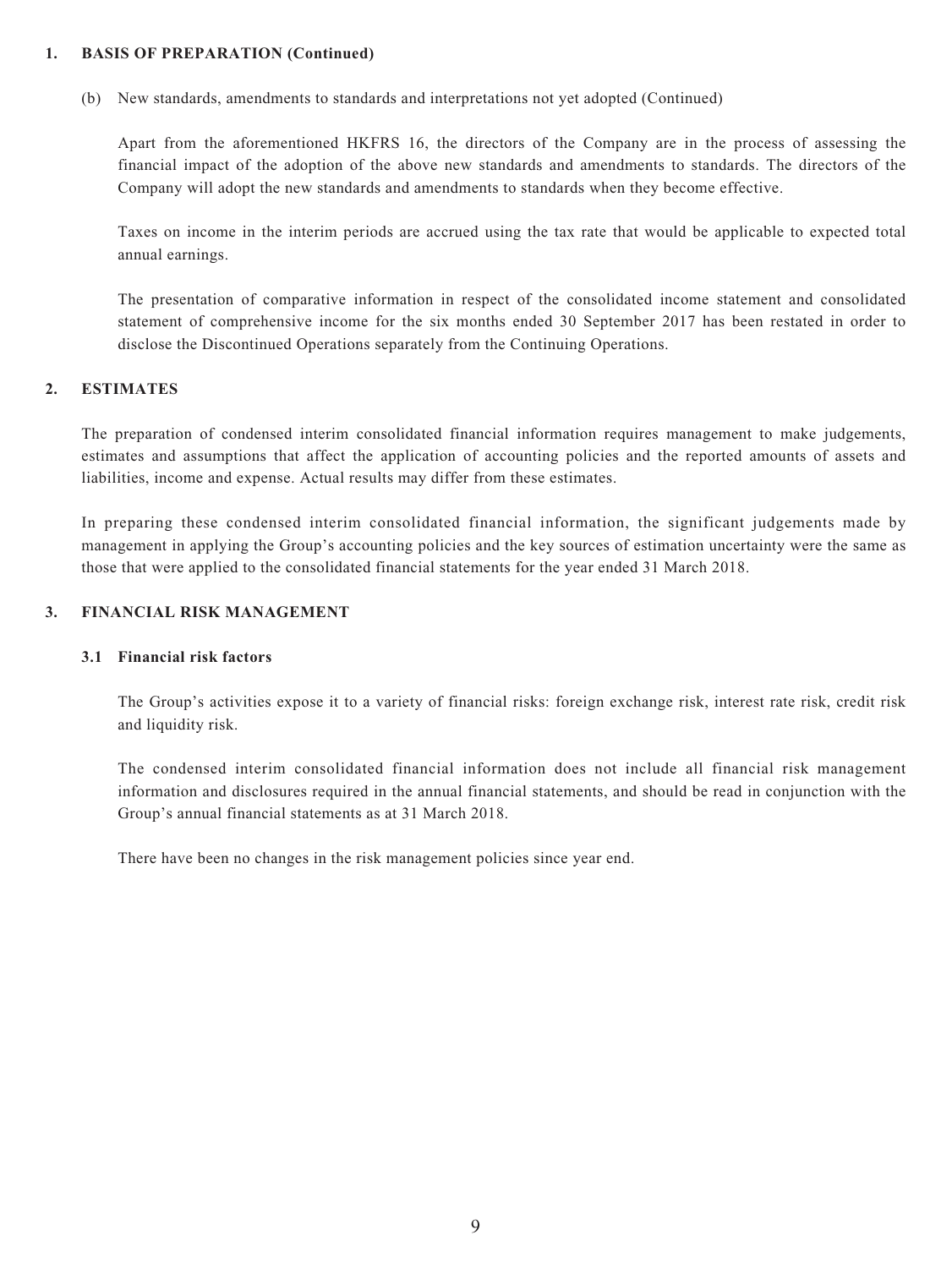### **3. FINANCIAL RISK MANAGEMENT (Continued)**

#### **3.2 Fair value estimation**

The Group's financial instruments carried at fair value are analysed by the valuation method. The different levels have been defined as follows:

- Quoted prices (unadjusted) in active markets for identical assets or liabilities (level 1).
- Inputs other than quoted prices included within level 1 that are observable for the asset or liability, either directly (that is, as prices) or indirectly (that is, derived from prices) (level 2).
- Inputs for the asset or liability that are not based on observable market data (that is, unobservable inputs) (level 3).

The Group's financial assets at fair value through other comprehensive income are measured at fair value and are classified as level 3.

There were no transfers of financial instruments between level 1, level 2 and level 3 during the period.

The Group's level 3 instruments are determined by using valuation techniques including discount cash flow analysis, with reference to inputs such as dividend stream, discount rates and other specific input relevant to those particular financial instruments.

There were no changes in valuation techniques during the period.

#### **3.3 Group's valuation process**

The Group's finance department reviews the valuations of the Group's financial instruments that are stated at fair value for financial reporting purposes, including level 3 fair values. These valuation results are then reported to the Chief Financial Officer and Group senior management for discussions in relation to the valuation processes and the reasonableness of the valuation results.

### **3.4 Fair value of financial assets and liabilities measured at amortised cost**

The carrying amounts of the Group's financial assets including bank balances and cash, deposits in approved financial institutions and trade and other receivables and financial liabilities including trade and other payables and short-term borrowings, approximate their fair values due to their short maturities.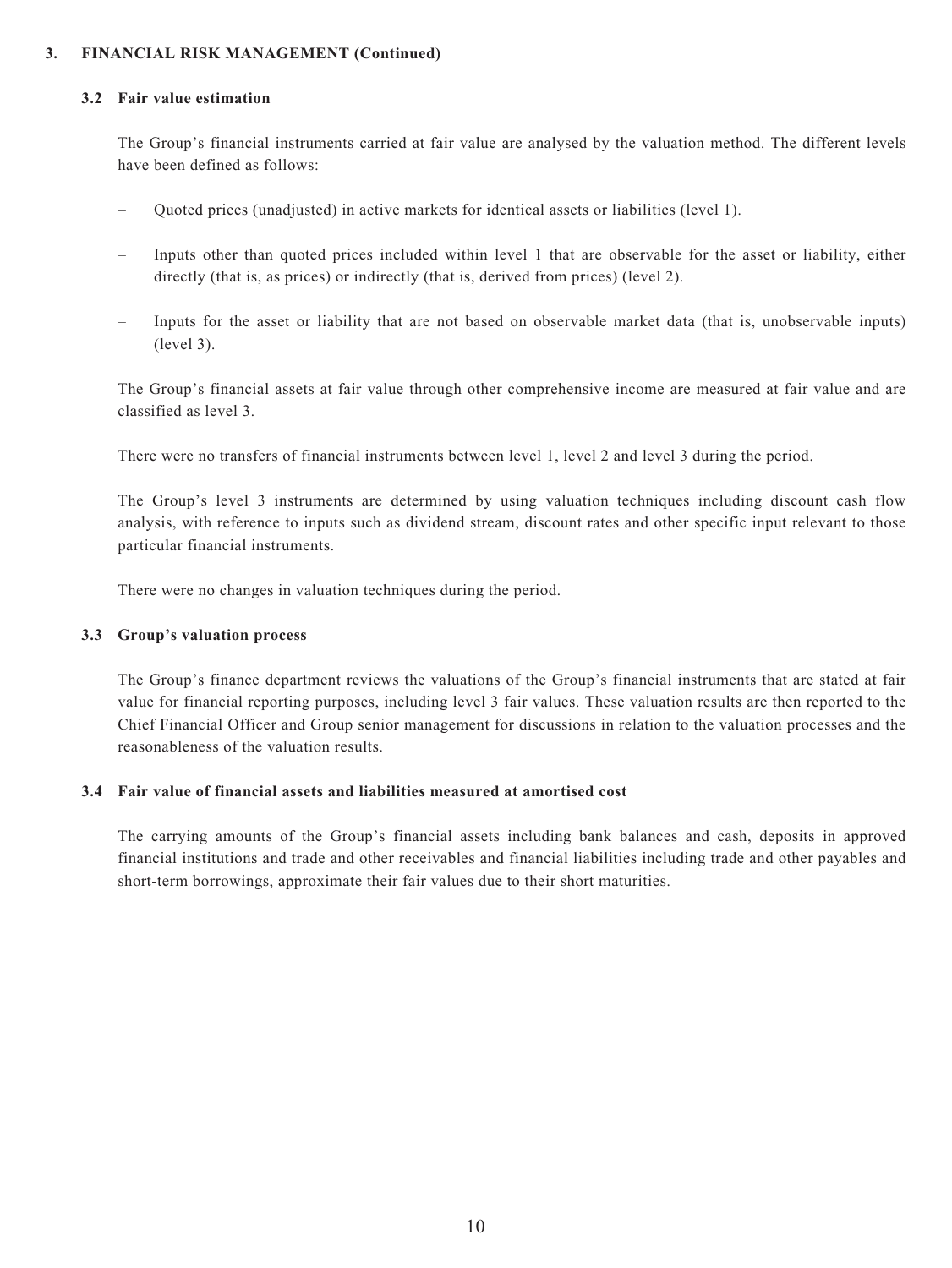### **4. SEGMENT INFORMATION**

The chief operating decision-makers have been identified as the executive directors. The executive directors review the Group's financial information mainly from product and geographical perspectives. From a geographical perspective, the executive directors assess the performance of the Group's watch and optical operations in (i) Hong Kong, Macau and Mainland China and (ii) the rest of Asia.

Revenue represents sales of goods. Sales between operating segments are carried out on terms equivalent to those prevailing in arm's length transactions. The executive directors assess the performance of the operating segments based on a measure of adjusted earnings before interest and tax ("EBIT") and excludes unallocated income and net corporate expenses. Unallocated income represent gain on disposal of business. Net corporate expenses mainly represent corporate staff costs and provision for senior management bonus.

The optical retail segment and certain subsidiaries under wholesale trading segment (the "Disposal group") were discontinued and were classified as held for sale as at balance sheet date. The comparative figures in the consolidated income statement have been restated to re-present the results of Disposal group as Discontinued Operations.

|                                       | Six months ended 30 September 2018                              |                                    |                                         |                              |                                                                 |                                    |                                         |                              |                                   |
|---------------------------------------|-----------------------------------------------------------------|------------------------------------|-----------------------------------------|------------------------------|-----------------------------------------------------------------|------------------------------------|-----------------------------------------|------------------------------|-----------------------------------|
|                                       |                                                                 | <b>Continuing Operations</b>       |                                         |                              |                                                                 | <b>Discontinued Operations</b>     |                                         |                              |                                   |
|                                       | Watch retail                                                    |                                    |                                         |                              | Optical retail                                                  |                                    |                                         |                              |                                   |
|                                       | Hong Kong,<br>Macau and<br>Mainland<br>China<br><b>HK\$'000</b> | Rest of<br>Asia<br><b>HK\$'000</b> | Wholesale<br>Trading<br><b>HK\$'000</b> | Sub-total<br><b>HK\$'000</b> | Hong Kong,<br>Macau and<br>Mainland<br>China<br><b>HK\$'000</b> | Rest of<br>Asia<br><b>HK\$'000</b> | Wholesale<br>Trading<br><b>HK\$'000</b> | Sub-total<br><b>HK\$'000</b> | Group<br>Total<br><b>HK\$'000</b> |
| Revenues                              |                                                                 |                                    |                                         |                              |                                                                 |                                    |                                         |                              |                                   |
| <b>Gross segment</b><br>Inter-segment | 434,299                                                         | 166,379<br>$\qquad \qquad -$       | 288,783<br>(137, 863)                   | 889,461<br>(137, 863)        | 186,012                                                         | 30,161                             | 4,029<br>(1,244)                        | 220,202<br>(1,244)           | 1,109,663<br>(139, 107)           |
|                                       | 434,299                                                         | 166,379                            | 150,920                                 | 751,598                      | 186,012                                                         | 30,161                             | 2,785                                   | 218,958                      | 970,556                           |
| <b>Segment results</b>                | (25, 826)                                                       | (3,636)                            | 21,644                                  | (7, 818)                     | 9,626                                                           | (3, 443)                           | 313                                     | 6,496                        | (1, 322)                          |
| <b>Unallocated</b> income             |                                                                 |                                    |                                         |                              |                                                                 |                                    |                                         | 104,447                      | 104,447                           |
| Net corporate expenses                |                                                                 |                                    |                                         | (19, 486)                    |                                                                 |                                    |                                         | (5,481)                      | (24,967)                          |
| <b>Operating (loss)/profit</b>        |                                                                 |                                    |                                         | (27, 304)                    |                                                                 |                                    |                                         | 105,462                      | 78,158                            |
| <b>Finance costs</b>                  |                                                                 |                                    |                                         | (12, 861)                    |                                                                 |                                    |                                         | (440)                        | (13, 301)                         |
| (Loss)/profit before income tax       |                                                                 |                                    |                                         | (40, 165)                    |                                                                 |                                    |                                         | 105,022                      | 64,857                            |
| Income tax expense                    |                                                                 |                                    |                                         | (5,076)                      |                                                                 |                                    |                                         | (2, 281)                     | (7, 357)                          |
| (Loss)/profit for the period          |                                                                 |                                    |                                         | (45, 241)                    |                                                                 |                                    |                                         | 102,741                      | 57,500                            |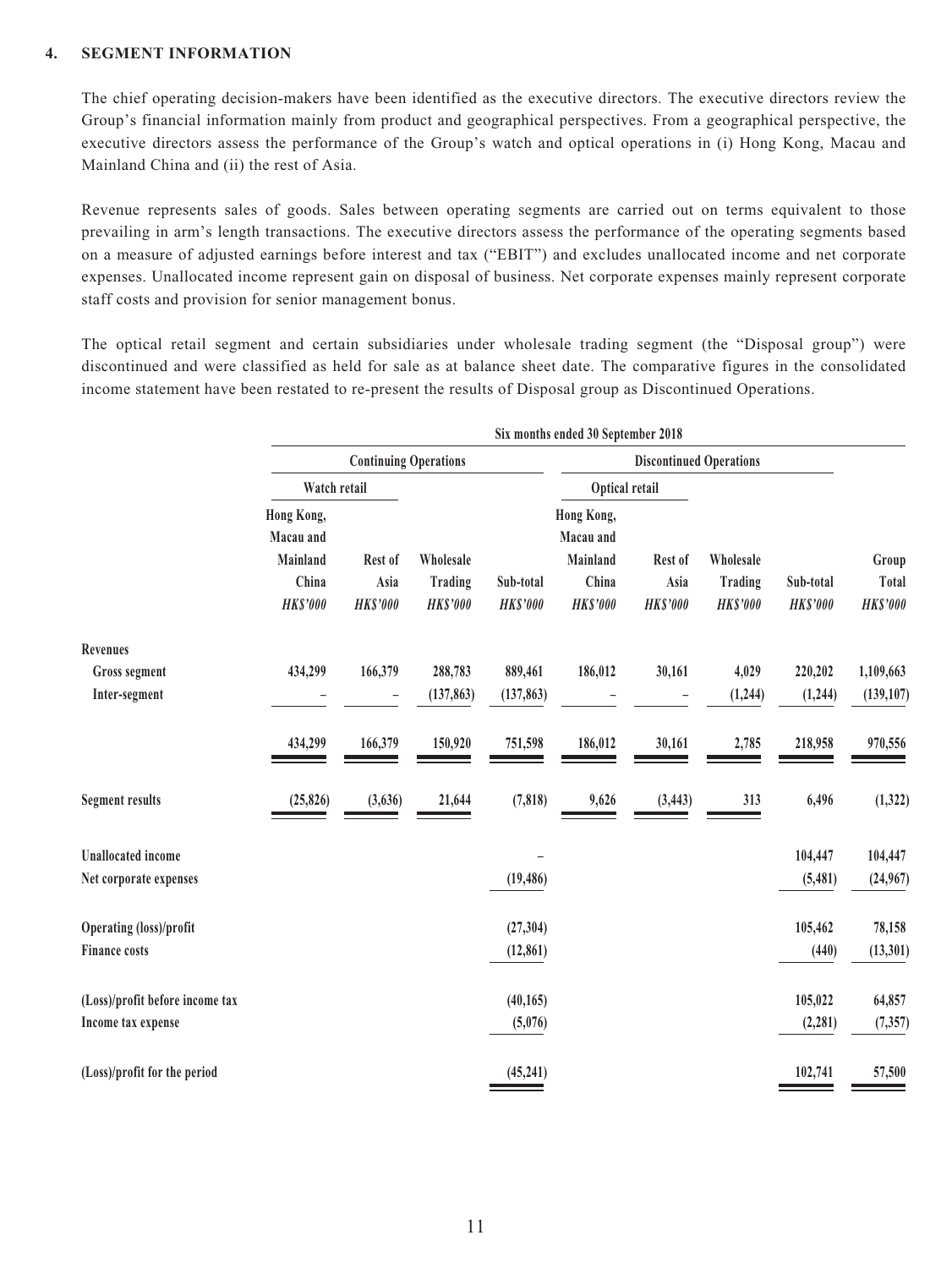### **4. SEGMENT INFORMATION (Continued)**

|                                                          |                                                          | Continuing Operations        |                                  |                        | Discontinued Operations                                  |                             |                                  |                       |                            |
|----------------------------------------------------------|----------------------------------------------------------|------------------------------|----------------------------------|------------------------|----------------------------------------------------------|-----------------------------|----------------------------------|-----------------------|----------------------------|
|                                                          | Watch retail                                             |                              |                                  |                        | Optical retail                                           |                             |                                  |                       |                            |
|                                                          | Hong Kong,<br>Macau and<br>Mainland<br>China<br>HK\$'000 | Rest of<br>Asia<br>HK\$'000  | Wholesale<br>Trading<br>HK\$'000 | Sub-total<br>HK\$'000  | Hong Kong,<br>Macau and<br>Mainland<br>China<br>HK\$'000 | Rest of<br>Asia<br>HK\$'000 | Wholesale<br>Trading<br>HK\$'000 | Sub-total<br>HK\$'000 | Group<br>Total<br>HK\$'000 |
| Revenues<br>Gross segment<br>Inter-segment               | 439,842                                                  | 154,525<br>$\qquad \qquad -$ | 116,950<br>16,685                | 711,317<br>16,685      | 527,181                                                  | 89,839                      | 11,124<br>(2,891)                | 628,144<br>(2,891)    | 1,339,461<br>13,794        |
|                                                          | 439,842                                                  | 154,525                      | 133,635                          | 728,002                | 527,181                                                  | 89,839                      | 8,233                            | 625,253               | 1,353,255                  |
| Segment results                                          | (34, 849)                                                | (2,854)                      | 12,615                           | (25,088)               | 24,570                                                   | (6, 217)                    | 1,362                            | 19,715                | (5,373)                    |
| Net corporate expenses                                   |                                                          |                              |                                  | (25, 352)              |                                                          |                             |                                  | (16, 913)             | (42, 265)                  |
| Operating (loss)/profit<br>Finance costs                 |                                                          |                              |                                  | (50, 440)<br>(11, 031) |                                                          |                             |                                  | 2,802<br>(1,106)      | (47, 638)<br>(12, 137)     |
| (Loss)/profit before<br>income tax<br>Income tax credit/ |                                                          |                              |                                  | (61, 471)              |                                                          |                             |                                  | 1,696                 | (59, 775)                  |
| (expense)                                                |                                                          |                              |                                  | 1,068                  |                                                          |                             |                                  | (3,191)               | (2, 123)                   |
| Loss for the period                                      |                                                          |                              |                                  | (60, 403)              |                                                          |                             |                                  | (1, 495)              | (61, 898)                  |

Six months ended 30 September 2017 (Restated)

There have been no material changes in total assets and total liabilities from the amount disclosed in the last annual financial statements.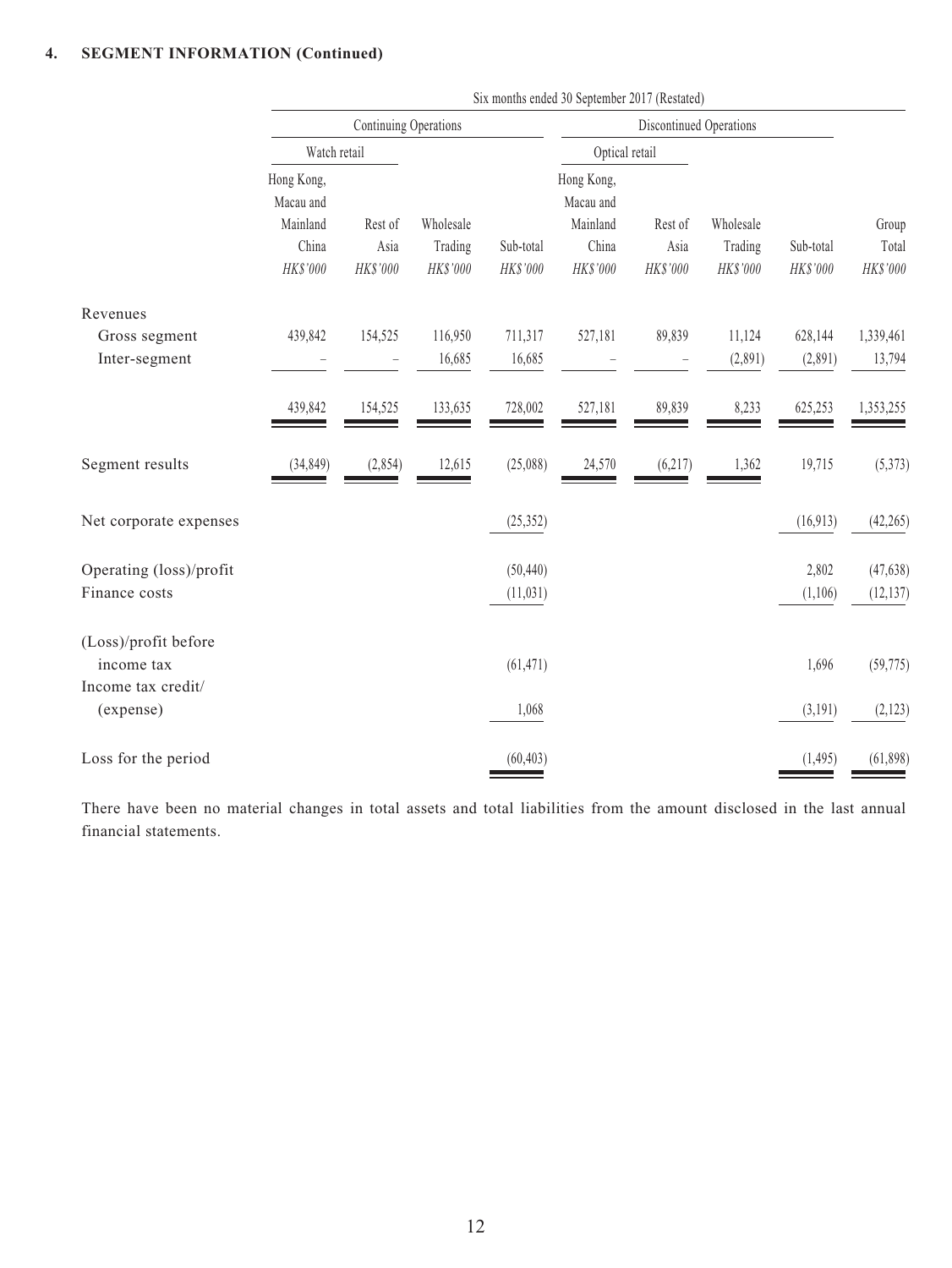### **5. REVENUES**

|                                                       | Six months ended |            |
|-------------------------------------------------------|------------------|------------|
|                                                       | 30 September     |            |
|                                                       | 2018             | 2017       |
|                                                       | <b>HK\$'000</b>  | HK\$'000   |
|                                                       |                  | (Restated) |
| Turnover                                              |                  |            |
| Sales of goods                                        | 751,598          | 728,002    |
| The Group's revenue is recognised at a point in time. |                  |            |

### **6. OTHER (LOSSES)/GAINS, NET**

|                                                        | Six months ended<br>30 September |            |
|--------------------------------------------------------|----------------------------------|------------|
|                                                        | 2018                             | 2017       |
|                                                        | <b>HK\$'000</b>                  | HK\$'000   |
|                                                        |                                  | (Restated) |
| Loss on disposal of property, plant and equipment, net | (1,760)                          | (607)      |
| Exchange (loss)/gain, net                              | (9, 472)                         | 4,875      |
|                                                        | (11, 232)                        | 4,268      |

### **7. OTHER INCOME**

|                                |                 | Six months ended<br>30 September |  |
|--------------------------------|-----------------|----------------------------------|--|
|                                | 2018            | 2017                             |  |
|                                | <b>HK\$'000</b> | <b>HK\$'000</b>                  |  |
|                                |                 | (Restated)                       |  |
| Building management fee income | 1,170           | 1,170                            |  |
| Interest income                | 793             | 636                              |  |
| Rental income                  | 3,639           | $\overline{\phantom{m}}$         |  |
| Sundries                       | 4,126           | 1,576                            |  |
|                                | 9,728           | 3,382                            |  |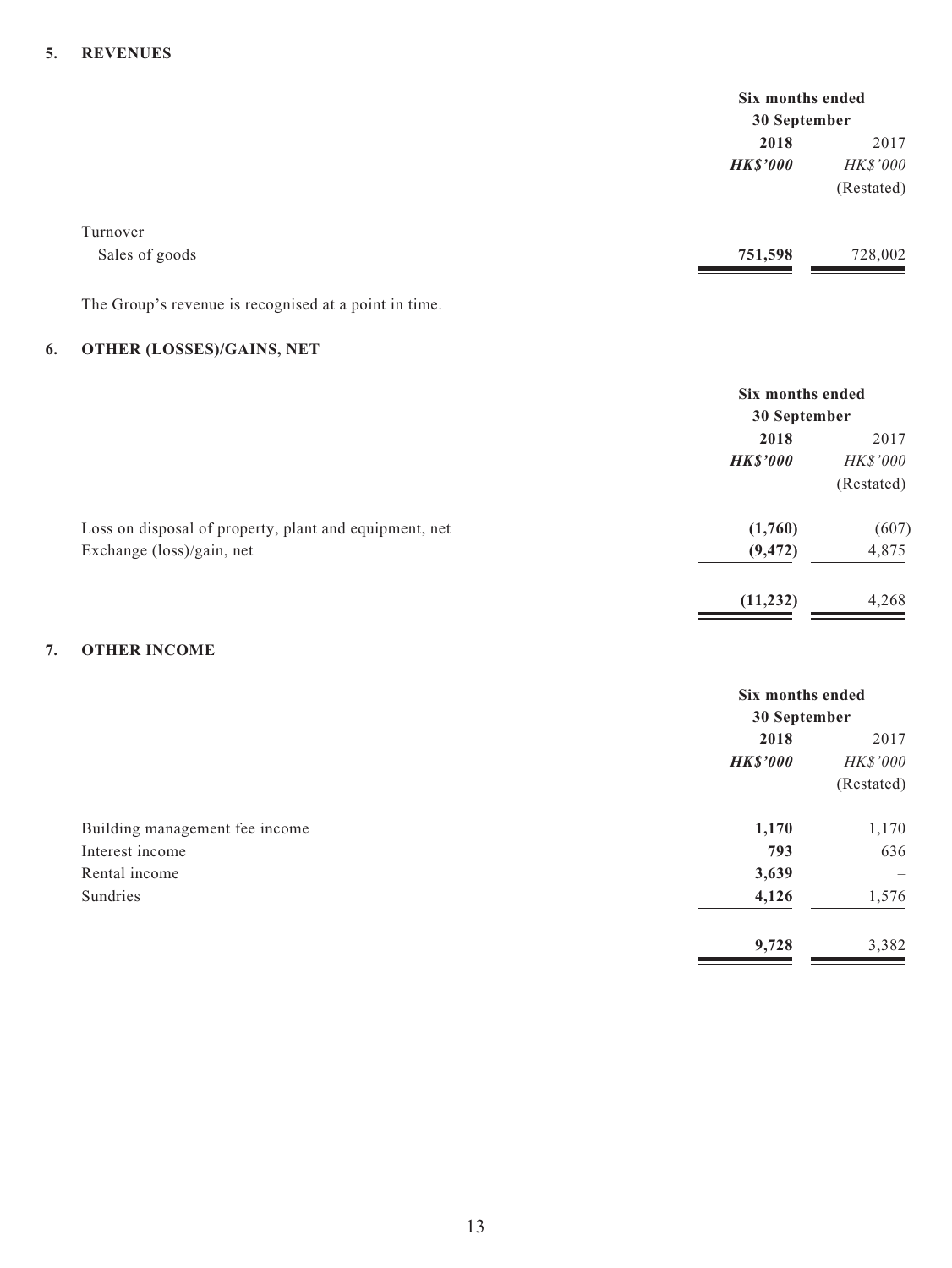### **8. EXPENSES BY NATURE**

Expenses included in arriving at the loss before income tax are analysed as follows:

|                                                  | Six months ended<br>30 September |            |
|--------------------------------------------------|----------------------------------|------------|
|                                                  |                                  |            |
|                                                  | 2018                             | 2017       |
|                                                  | <b>HK\$'000</b>                  | HK\$'000   |
|                                                  |                                  | (Restated) |
| Depreciation of property, plant and equipment    |                                  |            |
| – Owned                                          | 21,700                           | 23,274     |
| – Leased                                         | 28                               |            |
| Impairment loss of property, plant and equipment | 4,680                            | —          |
| Amortisation of prepayment of lease premium      | 1,424                            | 1,403      |
| Amortisation of intangible assets                | 1,173                            | 1,182      |
| Operating leases on buildings                    | 150,482                          | 161,667    |
| Provision for stocks                             | 707                              | 2,647      |
| Donations                                        | 253                              | 240        |
| Employee benefit expenses                        | 162,010                          | 166,853    |

### **9. INCOME TAX EXPENSE/(CREDIT)**

Hong Kong profits tax has been provided at the rate of 16.5% on the estimated assessable profits for the six months ended 30 September 2018 (2017: 16.5%) less relief for available tax losses. Taxation on overseas profits has been calculated on the estimated assessable profits for the six months ended 30 September 2018 at the rates of taxation prevailing in those territories in which the Group operates.

The amount of income tax charged/(credited) to the consolidated income statement represents:

|                                           | Six months ended |              |  |
|-------------------------------------------|------------------|--------------|--|
|                                           |                  | 30 September |  |
|                                           | 2018             | 2017         |  |
|                                           | <b>HK\$'000</b>  | HK\$'000     |  |
|                                           |                  | (Restated)   |  |
| Current income tax                        |                  |              |  |
| Hong Kong profits tax                     | 3,146            | 2,213        |  |
| Overseas profits tax                      | 4,012            | 2,600        |  |
| Over provisions in respect of prior years | (3)              | (35)         |  |
|                                           | 7,155            | 4,778        |  |
| Deferred income tax                       | (2,079)          | (5,846)      |  |
| Income tax expense/(credit)               | 5,076            | (1,068)      |  |
|                                           |                  |              |  |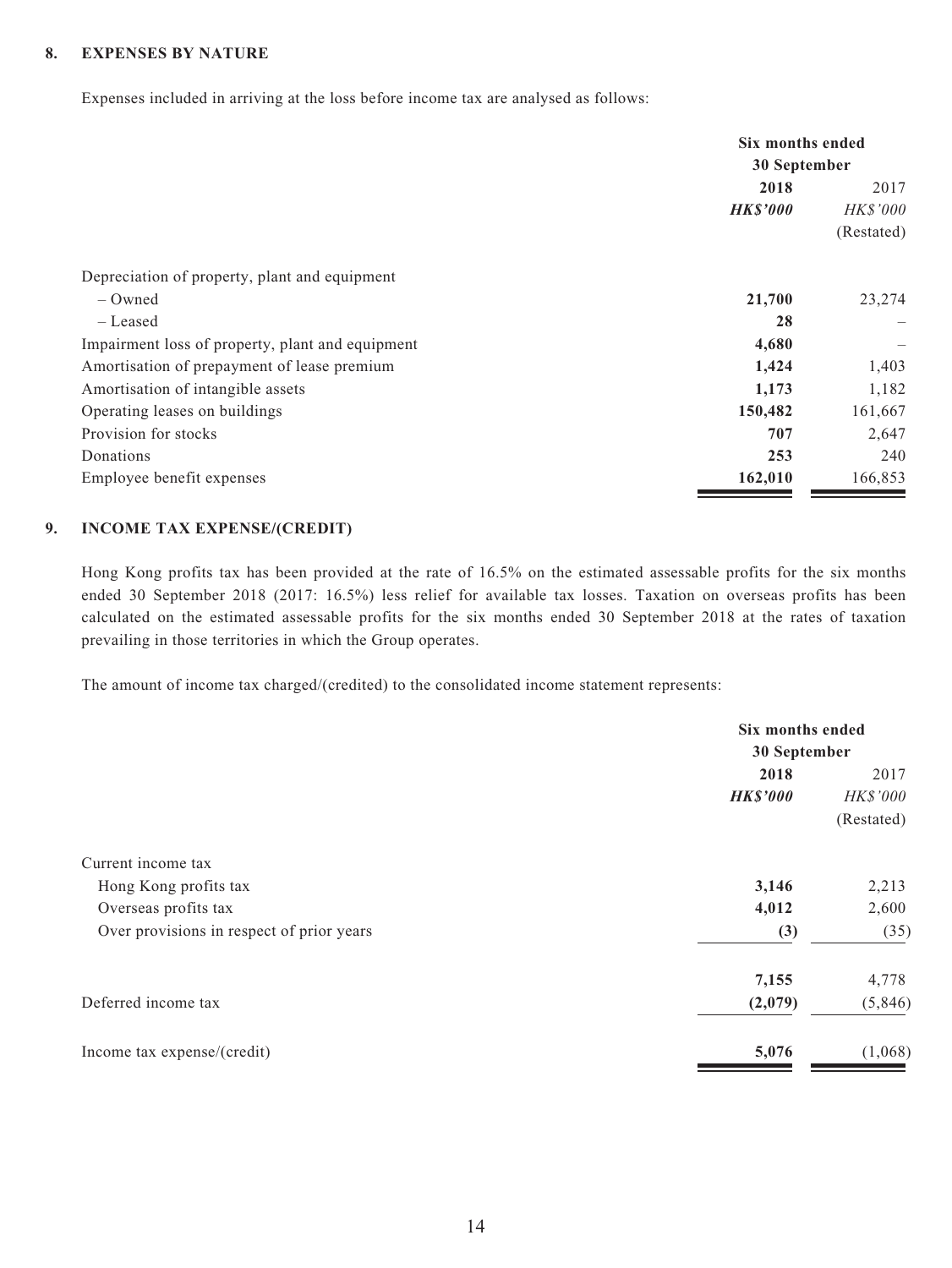|                                                             | Six months ended |          |
|-------------------------------------------------------------|------------------|----------|
|                                                             | 30 September     |          |
|                                                             | 2018             | 2017     |
|                                                             | <b>HK\$'000</b>  | HK\$'000 |
| No interim dividend for 2018 (2017: nil) per ordinary share |                  |          |
| Special, paid of HK\$0.19 (2017: nil) per ordinary share    | 198,830          |          |
|                                                             | 198,830          |          |

At a board meeting held on 20 November 2018, the directors did not propose the payment of an interim dividend for the six months ended 30 September 2018. (2017: nil)

A conditional special distribution in cash of HK\$0.19 dollars per share was proposed by the Board of Directors on 23 January 2018 relating to the disposal of the Optical Business and approved by the Company's shareholders at the special general meeting on 19 April 2018. This proposed special distribution, amounting to HK\$198,830,000, and conditional upon the approval of the disposal of the Optical Business by the shareholders has been paid on 14 June 2018.

### **11. PROFIT/(LOSS) PER SHARE**

#### **Basic**

Basic profit/(loss) per share is calculated by dividing the profit/(loss) attributable to equity holders of the Company by the weighted average number of ordinary shares in issue during the period.

|                                                                           | Six months ended<br>30 September |           |
|---------------------------------------------------------------------------|----------------------------------|-----------|
|                                                                           | 2018                             | 2017      |
| Weighted average number of ordinary shares in issue (thousands)           | 1,046,474                        | 1,046,474 |
| Loss from Continuing Operations attributable to equity holders            |                                  |           |
| of the Company (HK\$'000)                                                 | (45,311)                         | (60, 510) |
| Profit/(loss) from Discontinued Operations attributable to equity holders |                                  |           |
| of the Company (HK\$'000)                                                 | 102,741                          | (1, 495)  |
| Profit/(loss) attributable to equity holders of the Company (HK\$'000)    | 57,430                           | (62,005)  |
| Basic loss per share from Continuing Operations (HK cents)                | (4.33)                           | (5.78)    |
| Basic profit/(loss) per share from Discontinued Operations (HK cents)     | 9.82                             | (0.15)    |
| Total basic profit/(loss) per share (HK cents)                            | 5.49                             | (5.93)    |

### **Diluted**

Diluted profit/(loss) per share for the six months ended 30 September 2018 and 2017 equal the basic profit/(loss) per share since there was no potentially dilutive ordinary share.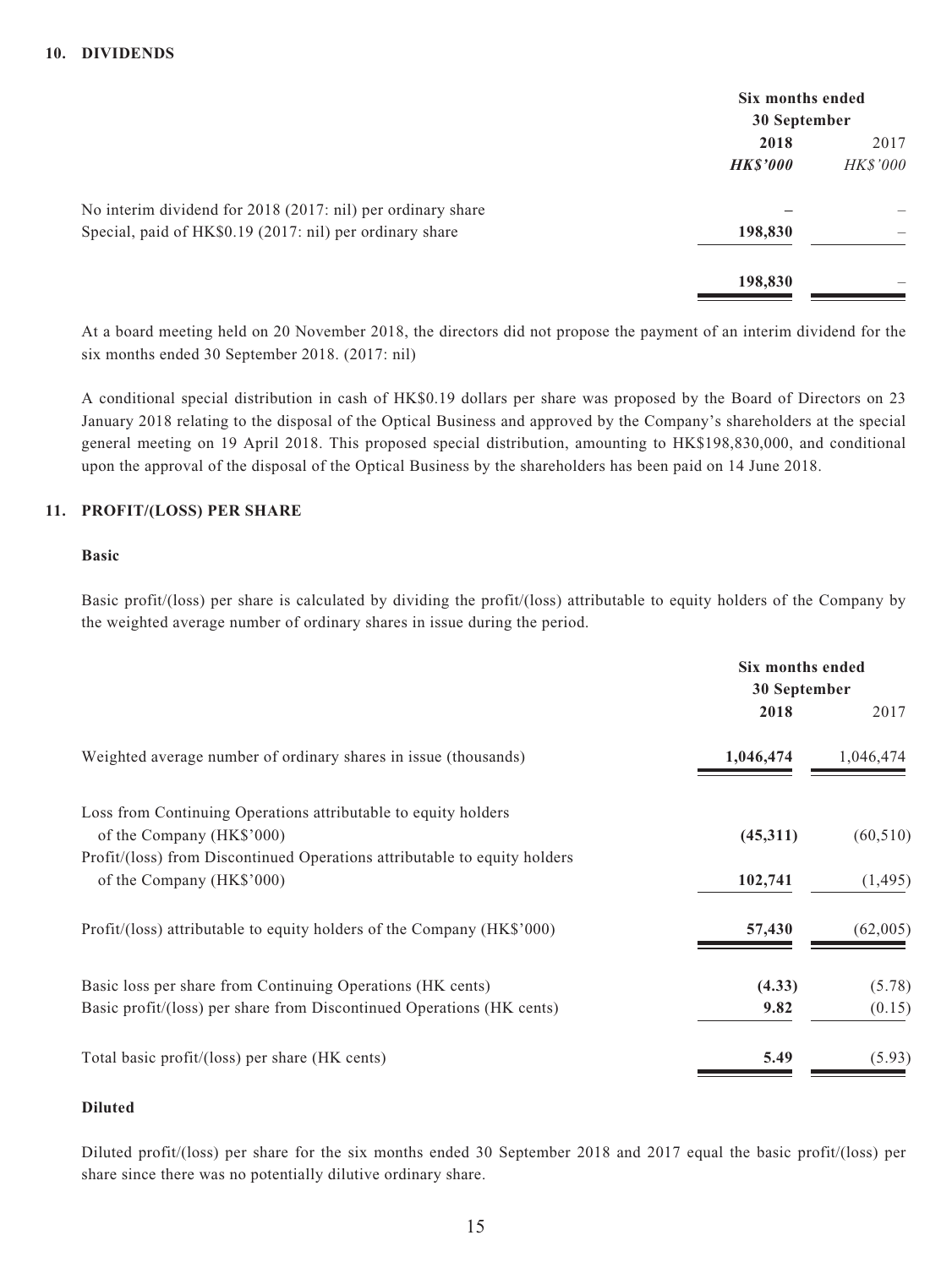### **12. TRADE AND OTHER RECEIVABLES**

|                                                     | 30 September    | 31 March  |
|-----------------------------------------------------|-----------------|-----------|
|                                                     | 2018            | 2018      |
|                                                     | <b>HK\$'000</b> | HK\$'000  |
| Trade receivables, gross                            | 219,758         | 246,450   |
| Less: provision for impairment of trade receivables | (865)           | (933)     |
| Trade receivables, net (note)                       | 218,893         | 245,517   |
| Deposits, prepayments and other receivables         | 150,228         | 163,106   |
|                                                     | 369,121         | 408,623   |
| Less: non-current portion                           | (57, 757)       | (56, 921) |
| Current portion                                     | 311,364         | 351,702   |
| Trade receivables analysed by invoice date:         |                 |           |
| Below 60 days                                       | 51,724          | 53,825    |
| Over 60 days                                        | 168,034         | 192,625   |
|                                                     | 219,758         | 246,450   |

*Note:*

The Group engages designated import and export agents for the importation of products from its subsidiaries in Hong Kong to its subsidiaries in Mainland China. The balances due from and due to the import and export agents are settled on a back-to-back basis, and hence, there are no fixed terms of settlement for such balances. The Group's trade receivables and trade payables include balances due from and due to the import and export agents of HK\$150,970,000 (31 March 2018: HK\$174,961,000).

### **13. TRADE AND OTHER PAYABLES**

|                                          | 30 September    | 31 March |
|------------------------------------------|-----------------|----------|
|                                          | 2018            | 2018     |
|                                          | <b>HK\$'000</b> | HK\$'000 |
| Trade payables analysed by invoice date: |                 |          |
| Below 60 days                            | 90,390          | 44,007   |
| Over 60 days                             | 153,846         | 177,769  |
|                                          | 244,236         | 221,776  |
| Other payables and accruals              | 153,039         | 147,877  |
| Total trade and other payables           | 397,275         | 369,653  |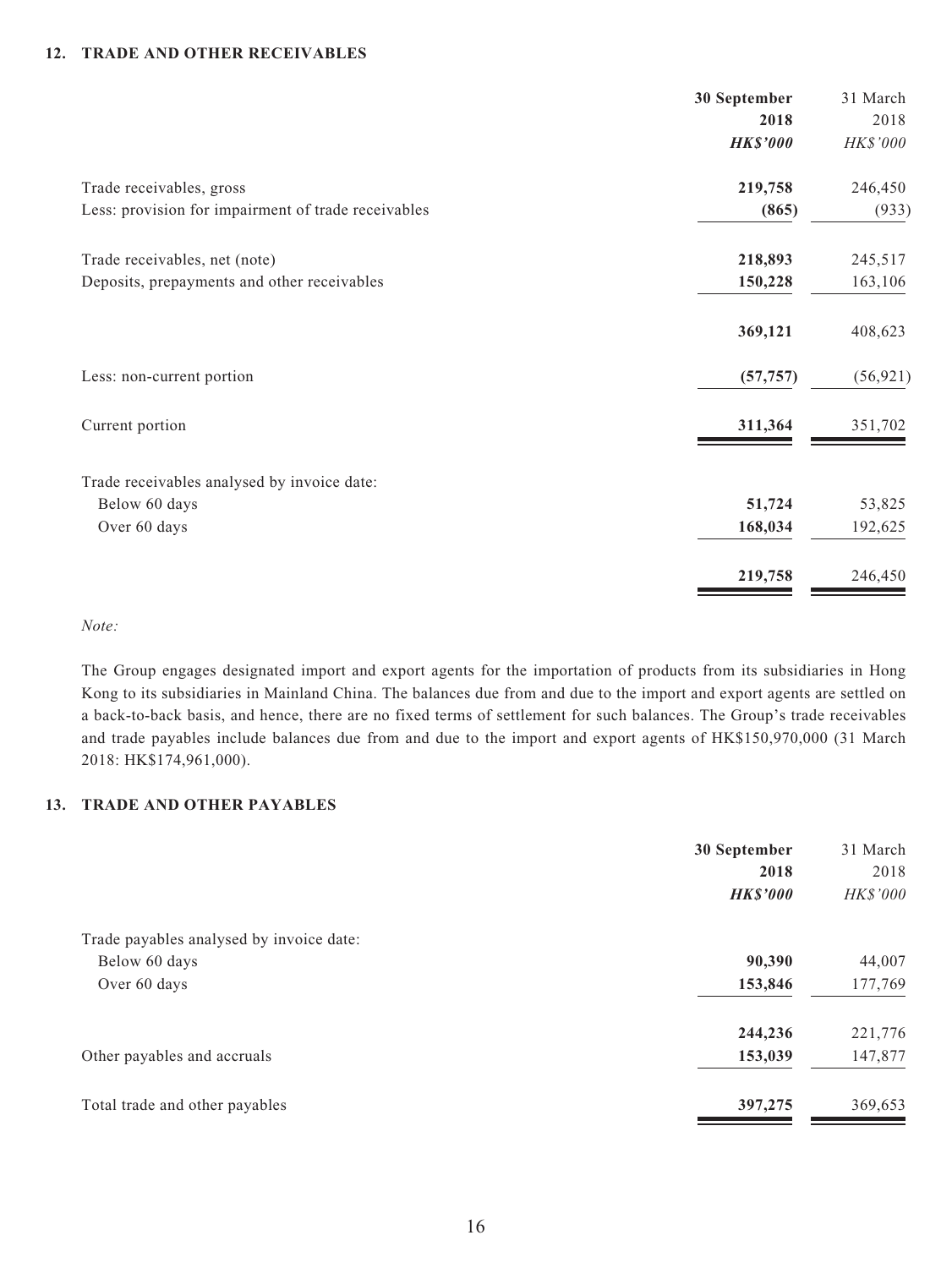### **14. COMMITMENTS**

## **(a) Commitments under operating leases (where the Group is the lessee)**

The Group had future aggregate minimum lease payments under non-cancellable operating lease as follow:

|                                                   | 30 September    | 31 March  |
|---------------------------------------------------|-----------------|-----------|
|                                                   | 2018            | 2018      |
|                                                   | <b>HK\$'000</b> | HK\$'000  |
| <b>Buildings</b>                                  |                 |           |
| Non later than one year                           | 251,467         | 611,562   |
| Later than one year but not later than five years | 229,950         | 443,790   |
| Later than five years                             | 2,027           | 4,062     |
|                                                   | 483,444         | 1,059,414 |

### **(b) Operating leases arrangements (where the Group is the lessor)**

The Group had future aggregate minimum lease receivables under non-cancellable operating lease as follow:

|                                                   | 30 September    | 31 March        |
|---------------------------------------------------|-----------------|-----------------|
|                                                   | 2018            | 2018            |
|                                                   | <b>HK\$'000</b> | <b>HK\$'000</b> |
| Investment properties                             |                 |                 |
| Non later than one year                           | 5,192           | 4,720           |
| Later than one year but not later than five years | 5,192           | 8,024           |
|                                                   | 10,384          | 12,744          |
|                                                   |                 |                 |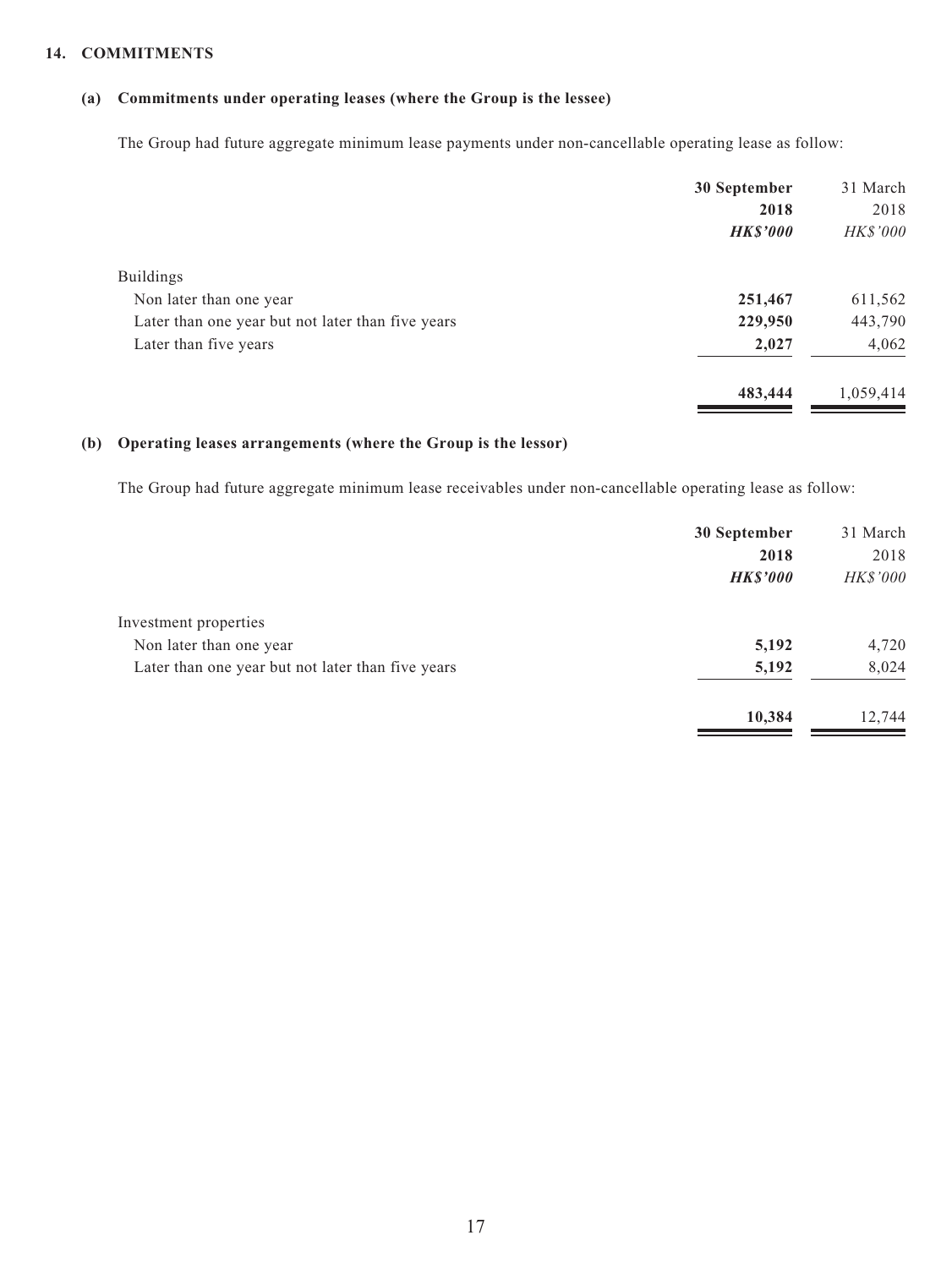### **15. DISPOSAL OF BUSINESS**

On 26 January 2018, the Group entered into a share purchase agreement with a related party for disposal of shares in the subsidiaries of the Group engaged in the Optical Business (the "Disposal") at a consideration of HK\$400,000,000, subject to adjustments. The Disposal was communicated to shareholders on 22 March 2018 through a circular. The Disposal was subsequently approved by the Company's shareholders at a special general meeting on 19 April 2018. The completion of the Disposal took place on 1 June 2018, resulting in a gain on disposal of HK\$104,447,000 as below.

|                                                                                 | <b>Unaudited</b> |
|---------------------------------------------------------------------------------|------------------|
| Net assets disposed of:                                                         | <b>HK\$'000</b>  |
| Property, plant and equipment                                                   | 70,728           |
| Prepayment of lease premium                                                     | 13,220           |
| Othe non-current assets                                                         | 11,590           |
| <b>Stocks</b>                                                                   | 216,403          |
| Trade and other receivables                                                     | 165,370          |
| Bank balances and cash                                                          | 59,987           |
| Trade and other payables                                                        | (211, 538)       |
| Amount due to the Group                                                         | (403, 827)       |
| Other non-current liabilities                                                   | (50, 832)        |
|                                                                                 | (128, 899)       |
| Release of cumulative exchange differences on translation of foreign operations | (14, 978)        |
| Professional fees and taxes                                                     | 35,603           |
| Gain on disposal                                                                | 104,447          |
| Considerations                                                                  | (3,827)          |
| Satisified by                                                                   |                  |
| Cash                                                                            | 400,000          |
| Waiver of intercompany debts                                                    | (403, 827)       |
|                                                                                 | (3,827)          |
|                                                                                 |                  |

An analysis of net inflow of bank balances and cash in respect of the Disposal is as follows:

|                                                                        | <b>Unaudited</b> |
|------------------------------------------------------------------------|------------------|
|                                                                        | For the          |
|                                                                        | six months       |
|                                                                        | ended            |
|                                                                        | 30 September     |
|                                                                        | 2018             |
|                                                                        | <b>HK\$'000</b>  |
| Cash consideration net of expenses paid                                | 376,674          |
| Transfer of excess cash to the Group                                   | 40,350           |
| Net inflow of bank balances and cash in respect of the Disposal (note) | 417,024          |

*Note*: HK\$12 million tax-related accrued payable will be paid after 30 September 2018.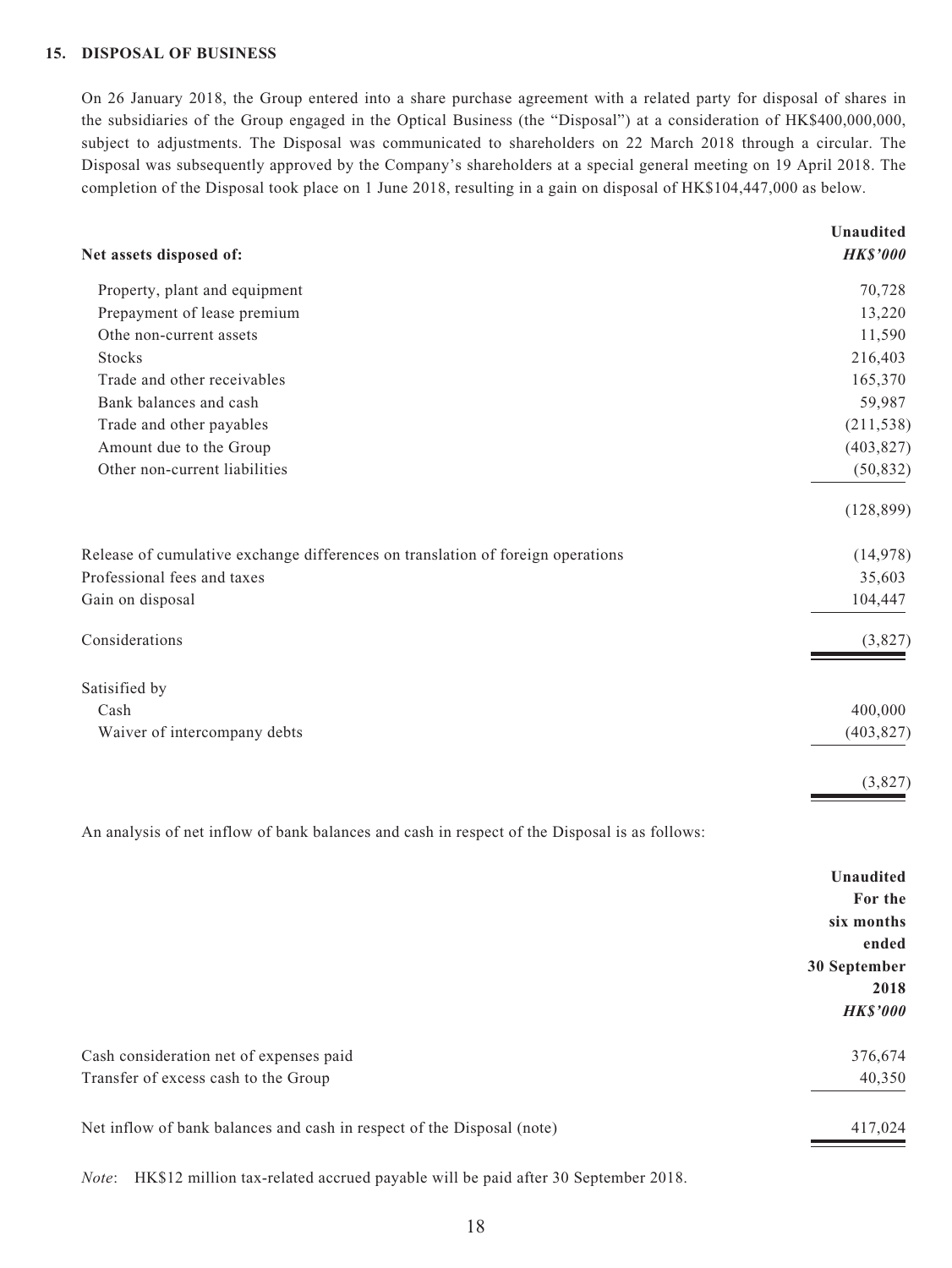### **15. DISPOSAL OF BUSINESS (Continued)**

The financial performance presented are for the period ended 30 September 2018 and 2017.

|                                                                | <b>Unaudited</b> |                  |
|----------------------------------------------------------------|------------------|------------------|
|                                                                |                  | Six months ended |
|                                                                | 30 September     |                  |
|                                                                | 2018             | 2017             |
| <b>HK\$'000</b>                                                |                  | HK\$'000         |
|                                                                |                  | (Restated)       |
| 218,958<br>Revenue                                             |                  | 625,253          |
| 102,443<br>Other gains, net                                    |                  | 2,647            |
| Other income                                                   | 15,953           | 9,539            |
| (232, 332)<br>Expenses                                         |                  | (635, 743)       |
| Profit before income tax<br>105,022                            |                  | 1,696            |
| Income tax expense                                             | (2, 281)         | (3, 191)         |
| Profit/(loss) from Discontinued Operations<br>102,741          |                  | (1, 495)         |
| Exchange differences on translation of Discontinued Operations | (14, 978)        | 3,605            |
| Total comprehensive income from Discontinued Operations        | 87,763           | 2,110            |

#### **16. CONTINGENT LIABILITIES**

In April 2018, a third party filed a legal claim against one of the subsidiaries of the Group (the "Subsidiary") for outstanding services fees plus interest and surcharges. Based on the legal opinion provided by the Subsidiary's external legal counsel, the directors are of the opinion that the outcome of this claim will not have a material adverse effect on the Group's financial position or results of its operations.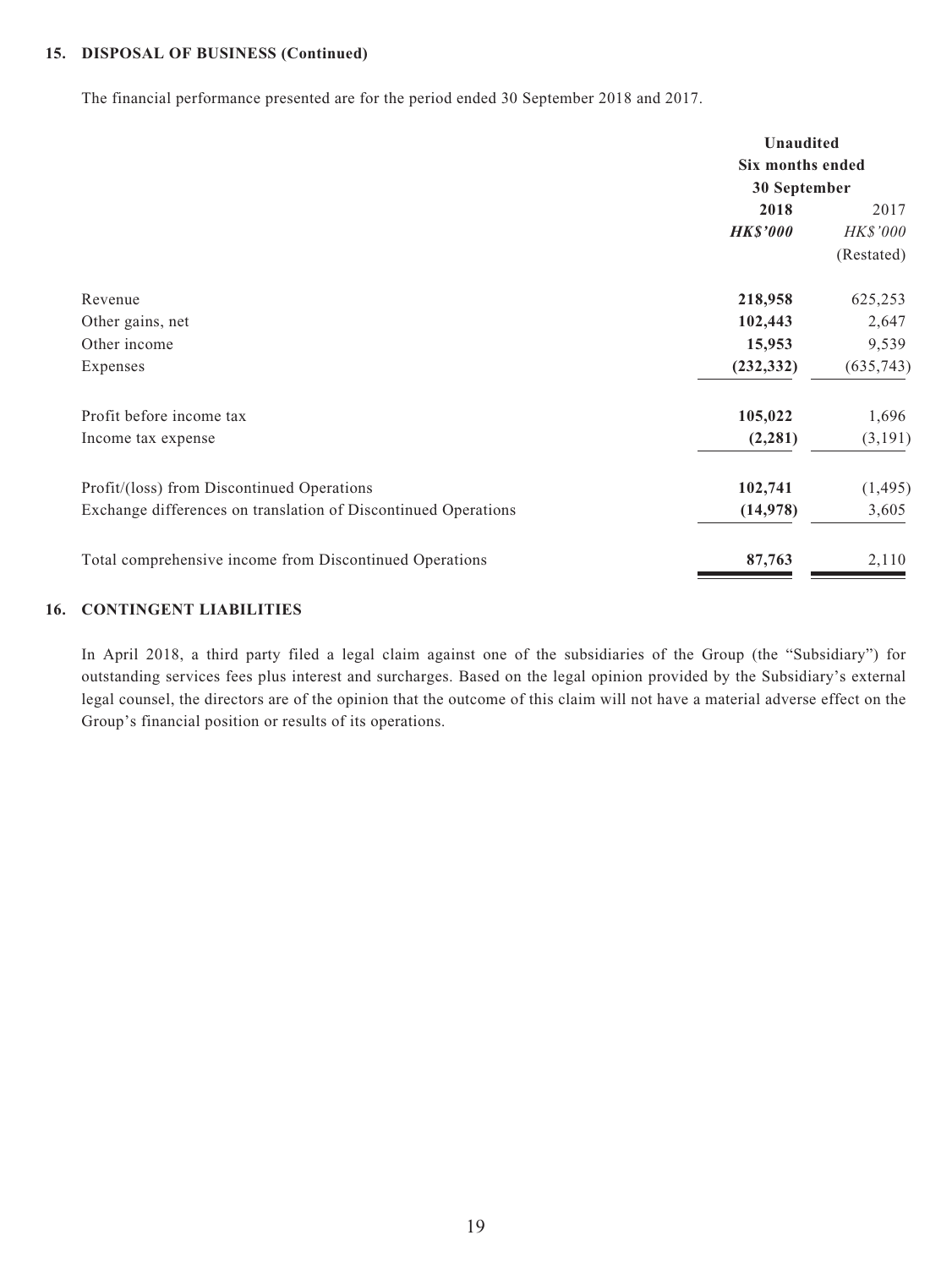## **MANAGEMENT DISCUSSION AND ANALYSIS**

- Group Turnover up by 3.2% to HK\$751.6 million
- Group Net Profit at HK\$57.4 million
- Group Gearing Ratio reduced to 45.6% (March 2018: 67.4%)
- Group Inventory reduced by 4.2% to HK\$642.4 million vs that as at 31 March 2018

For the period under review, Group turnover increased by 3.2% to HK\$751.6 million (1H2017: HK\$728.0 million). The Group reported a profit attributable to its equity holders of HK\$57.4 million (1H2017: loss of HK\$62.0 million) due to a gain on Disposal of the Optical Business (unaudited) of HK\$104.4 million which was recognised during the period under review (On 1 June 2018, the Group completed ("Completion") the disposal of its entire optical retail and wholesale businesses (the "Optical Business") to its controlling shareholder (the "Disposal")). After excluding this gain on Disposal, the Group would have reported a loss of HK\$47 million.

The loss of the Optical Business was classified as Discontinued Operations in accordance with the Hong Kong Financial Reporting Standard 5. A loss of HK\$1.7 million was recorded by the Discontinued Operations during the period under review.

Group gross profit margin was slightly improved to 51.0% compared to 50.5% in the corresponding period.

With proceeds from the Disposal utilised to settle part of the Group's bank borrowings, gearing ratio was decreased to 45.6% (March 2018: 67.4%) as net debts decreased by HK\$290.4 million.

Through prudent inventory control, Group inventory level declined by 4.2% to HK\$642.4 million (March 2018: HK\$670.9 million), with shortened inventory turnover days of 313 days (March 2018: 331 days).

## **INTERIM DIVIDEND**

The Board does not recommend the payment of an interim dividend for the six months ended 30 September 2018 (2017: Nil per ordinary share).

## **CITY CHAIN GROUP**

- City Chain Group Turnover remained stable with an 8% reduction in shops
- City Chain Group Loss Before Interest and Tax (LBIT) of HK\$29.5 million (1H2017: HK\$37.7 million)

The City Chain Group operates around 240 stores in Hong Kong, Macau, Mainland China (the "Greater China"), Singapore, Thailand and Malaysia together with on-line stores at: https://citychain-hk.tmall.hk/, https://titus.world.tmall.com/, http://mall.jd.com/index-54221.html, and platforms specifically for "Solvil et Titus" at https://www.solvil-et-titus.hk, https://www.solvil-et-titus.sg, https://www.solvil-et-titus.co.th and https://www.solvil-et-titus.my in Hong Kong, Singapore, Thailand and Malaysia respectively.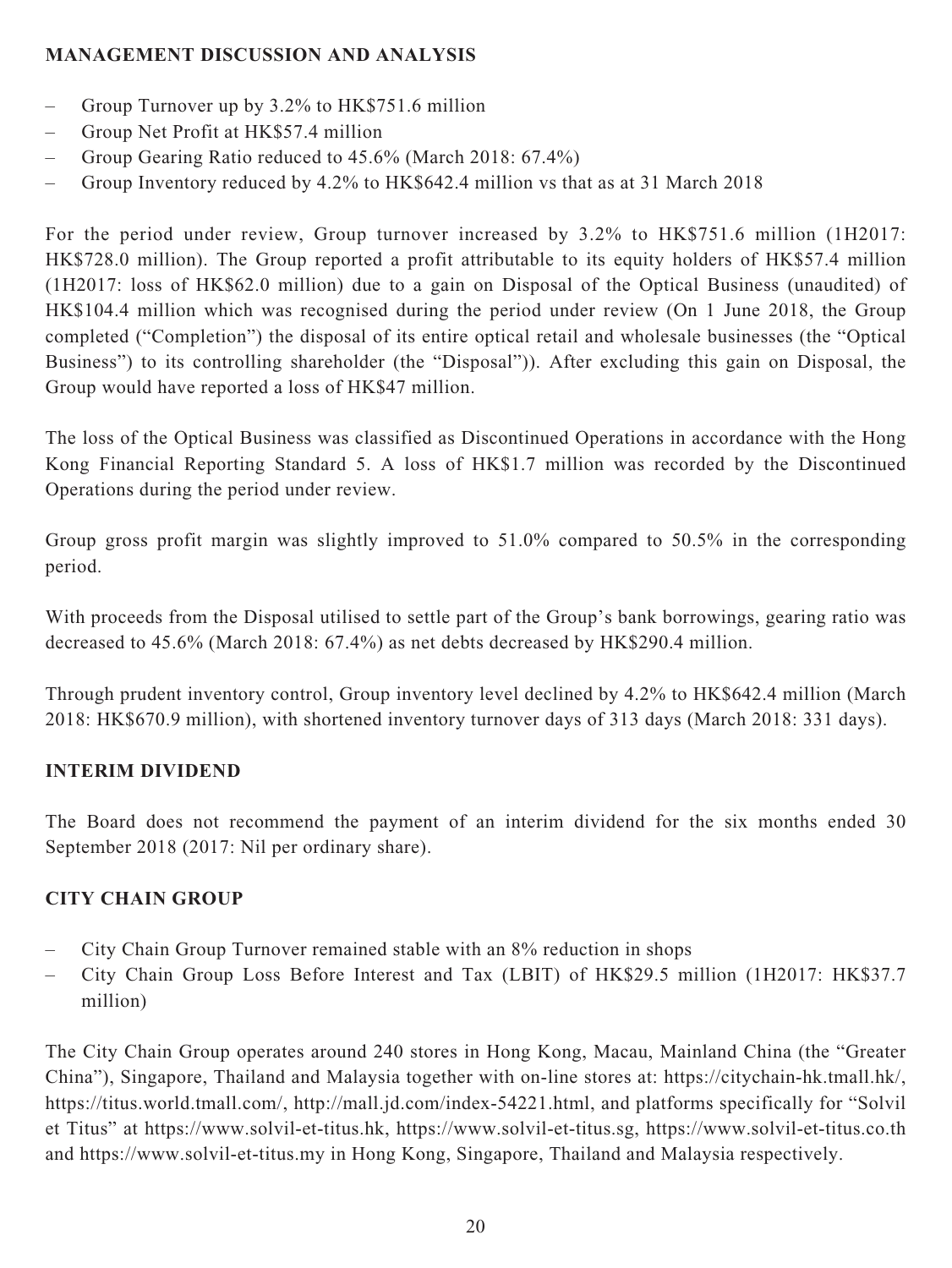Turnover remained stable at HK\$600.7 million (1H2017: HK\$594.4 million) despite the number of operating shops contracting by 8% with same store sales posting growth of around 6.2%. A continued uplift in operating efficiencies contributed to LBIT narrowing by 21.8% to HK\$29.5 million (1H2017: HK\$37.7 million) as rental costs were reduced by around 15.8% and other general operating expenses (excluding expenditure on brand investment) declined by 3.5%.

## **Greater China**

Turnover for Greater China fell slightly by 1.3% to HK\$434.3 million (1H2017: HK\$439.8 million) given a reduction in number of shops by 7.1%. LBIT was reduced by 25.9% to HK\$25.8 million (1H2017: HK\$34.8 million) due to continual progress in shop productivity and cost efficiencies.

Improving retail sentiment continued in Q1 2018 as strong same store sales growth was achieved but a softening since the end of Q2 has been seen as general retail sentiment was impacted by various adverse factors like the ongoing US-China trade dispute, volatile capital markets and a weaker Renminbi. Despite these adverse factors, on average in 1H 2018, y-o-y same store sales growth of around 7% in Hong Kong and Macau was achieved, driven by the positive response towards our new life-style CITY CHAIN stores and also the strong rebound in sales from stores located in tourist areas. Currently, around half of stores in Hong Kong carry the new CITY CHAIN lifestyle image. Cost control measures also proved effective as operating costs (other than brand marketing investment expenditure) fell by 12.1%. Excluding the marketing expense related to investment brand building of our house brands, Hong Kong and Macau achieved breakeven results during the reporting period.

LBIT in Mainland China narrowed by around 25.1% due to growth in shop sell-through in Southern China and shop consolidation, resulting in overheads savings and higher shop productivity. Currently about two-thirds of shops in Guangdong operate with our refreshed image. During the period, single digit same store sales growth was recorded despite a weak Renminbi, volatility in the stock market and a slowdown in general retail consumption in Mainland China since July 2018.

The turnover of our watch e-commerce business in Mainland China increased by about 27.6% compared to 1H 2017. Further investments will be made to enhance customer shopping experience at our existing platforms.

## **Southeast Asia**

Further improvements in profitability were seen by our Southeast Asia operations with same store sales up 6.0% and turnover increasing by 7.7% to HK\$166.4 million (1H2017: HK\$154.5 million) despite a reduction in number of shops by 9%. Impacted by currency depreciation against the Hong Kong dollar, a LBIT of HK\$3.6 million (1H2017: LBIT of HK\$2.9 million) was reported. Exchange neutral, our operations in Southeast Asia returned a small EBIT of HK\$0.5 million (1H2017: LBIT of HK\$4.8 million) owing to improvement in shop productivity and cost efficiencies.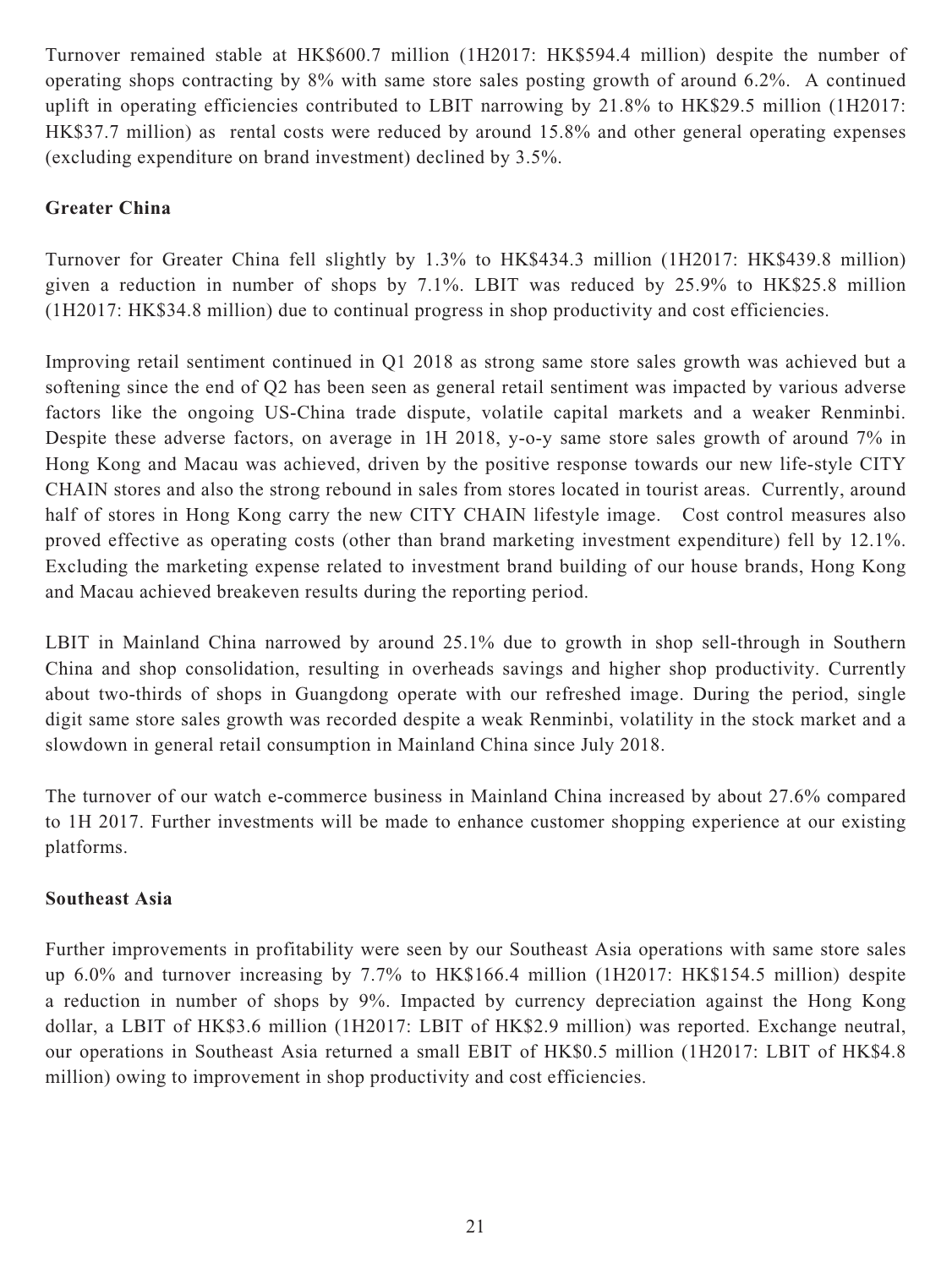EBIT at our Malaysian operations grew significantly by 55.1% owing to improved buying sentiment and an appropriate store portfolio while LBIT at our Thai operations narrowed by 43.8% because of strong same store sales growth of 43.3% following the refreshing of several key stores and further product enrichment. Our Singapore operations recorded y-o-y same store sales growth of 3.9% but an exchange loss widened LBIT posted.

## **SUPPLY CHAIN MANAGEMENT AND WHOLESALE TRADING**

This business division which is made up of the Group's watch supply chain and wholesale trading units posted an increase in profit of HK\$21.6 million (1H 2017: HK\$12.6 million) as turnover grew by 12.9% to HK\$150.9 million (1H 2017: HK\$133.6 million).

As the sole distributor for "SEIKO" and "GRAND SEIKO" brand of watches in Hong Kong, Singapore and Malaysia, the Group's wholesale unit launched various marketing campaigns and continued to provide committed service support to retailers to stimulate consumer demand leading to an improved performance by this unit during the period under review.

## **Discontinued Operations – Optical Retail and Wholesale**

The turnover for the Discontinued Operations recorded during the two month period before the completion of the Disposal was HK\$219.0 million and a loss of HK\$1.7 million was sustained.

## **GROUP OUTLOOK**

Riding on improved consumer sentiment and increased brand investment, the Group made positive progress in 1H 2018. During this period, additional resources devoted to brand enhancement (at both retail and wholesale levels) of major brands, "Solvil et Titus", "SEIKO" and "GRAND SEIKO" drew improved results.

Although we remain cautious due to uncertainties from the US-China trade wars, brand investment will continue with our major brands, firstly, to lay a good foundation for the Group's sustainable future growth and, secondly, to allow us to reap the benefits when sentiment improves.

## **FINANCE**

The Group's capital management, currency and interest rate movement are constantly monitored and reviewed by the management of the Group to address and manage relevant financial risks relating to the Group's operations. The Group maintains prudent treasury management policies to address liquidity to finance both short-term and long-term working capital needs for business operations. Funds are generated from business operating activities and banking facilities in the form of term loans and shortterm trading facilities. Forecast and actual cash flow analyses are continuously monitored. Maturity of assets and liabilities and requirement of financial resources for business operations are prudently managed.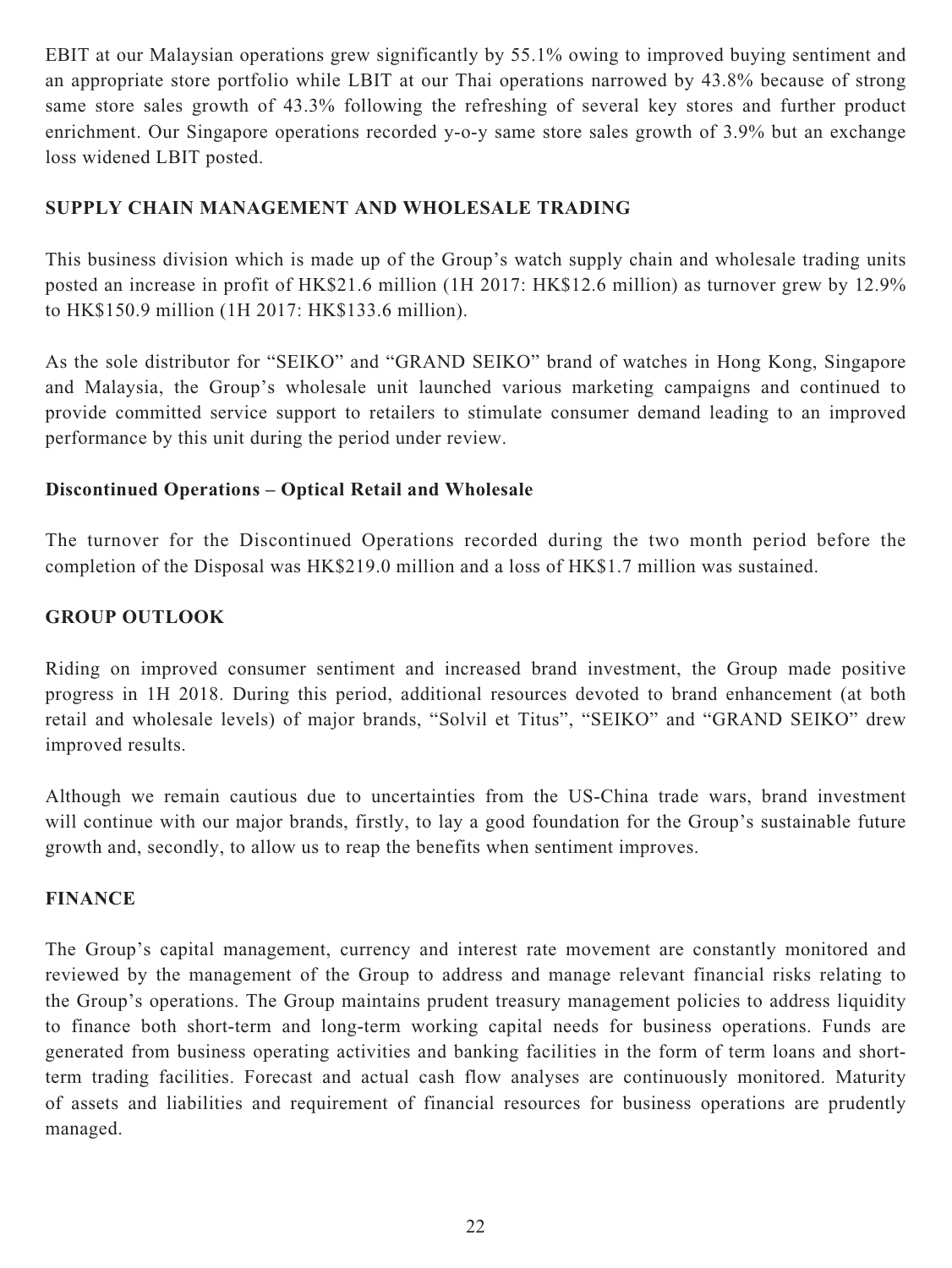The gearing ratio was 45.6% (31 March 2018: 67.4%) with shareholders' funds standing at HK\$872.7 million (31 March 2018: HK\$1,020.6 million) and net debts of HK\$397.7 million (31 March 2018: HK\$688.1 million). The net debts are based on the bank borrowings of HK\$734.8 million (31 March 2018: HK\$934.4 million) less bank balance and cash of HK\$337.1 million (of the Group as at 31 March 2018: HK\$246.3 million) of which HK\$55.4 million were pledged (nil at 31 March 2018). The cash position of the Discontinuing Operations as at 31 March 2018 was HK\$143.1 million. At Completion, cash held by the Discontinued Operations in excess of HK\$59.987 million (adjusted by foreign exchange rate at Completion) was transferred to the Continuing Operations.

Following the Completion of the Disposal of the Discontinuing Operations, the Group received gross proceeds of HK\$400 million, of which a special distribution of HK\$198.8 million was paid to its shareholders and the remaining balance has been utilised to settle part of bank borrowings to reduce the net debts by 42.2% to HK\$397.7 million.

The Group's major borrowings are in Hong Kong dollars and mostly based on a floating rate at HIBOR or bank prime lending rates. As major revenues of the Group are in Hong Kong dollars and Macanese Pataca, the natural hedge mechanism was applied.

As at 30 September 2018, the Group's total equity funds amounted to HK\$879.7 million. The Group's cash inflow from its operations amounted to HK\$60.9 million and coupled with its existing cash and unutilised banking facilities will fund its future needs.

As at 30 September 2018, the current assets and current liabilities were approximately HK\$1,290.9 million (31 March 2018: HK\$1,883.7 million) and HK\$1,103.5 million (31 March 2018: HK\$1,600.6 million), respectively. The current ratio was approximately 1.17 (1.18 as at 31 March 2018).

The Group does not use any financial instruments for hedging purposes.

The Group does not engage in speculative derivative trading.

As at 30 September 2018, the Group does not have any significant contingent liabilities except disclosed in Note 16 to the Condensed Interim Consolidated Financial Information.

The Group does not have plans for material investments or change of capital assets.

## **CAPITAL STRUCTURE OF THE GROUP**

There was no change in the capital structure of the Group during the period.

## **CHANGES IN THE COMPOSITION OF THE GROUP**

There was no change in the composition of the Group during the period.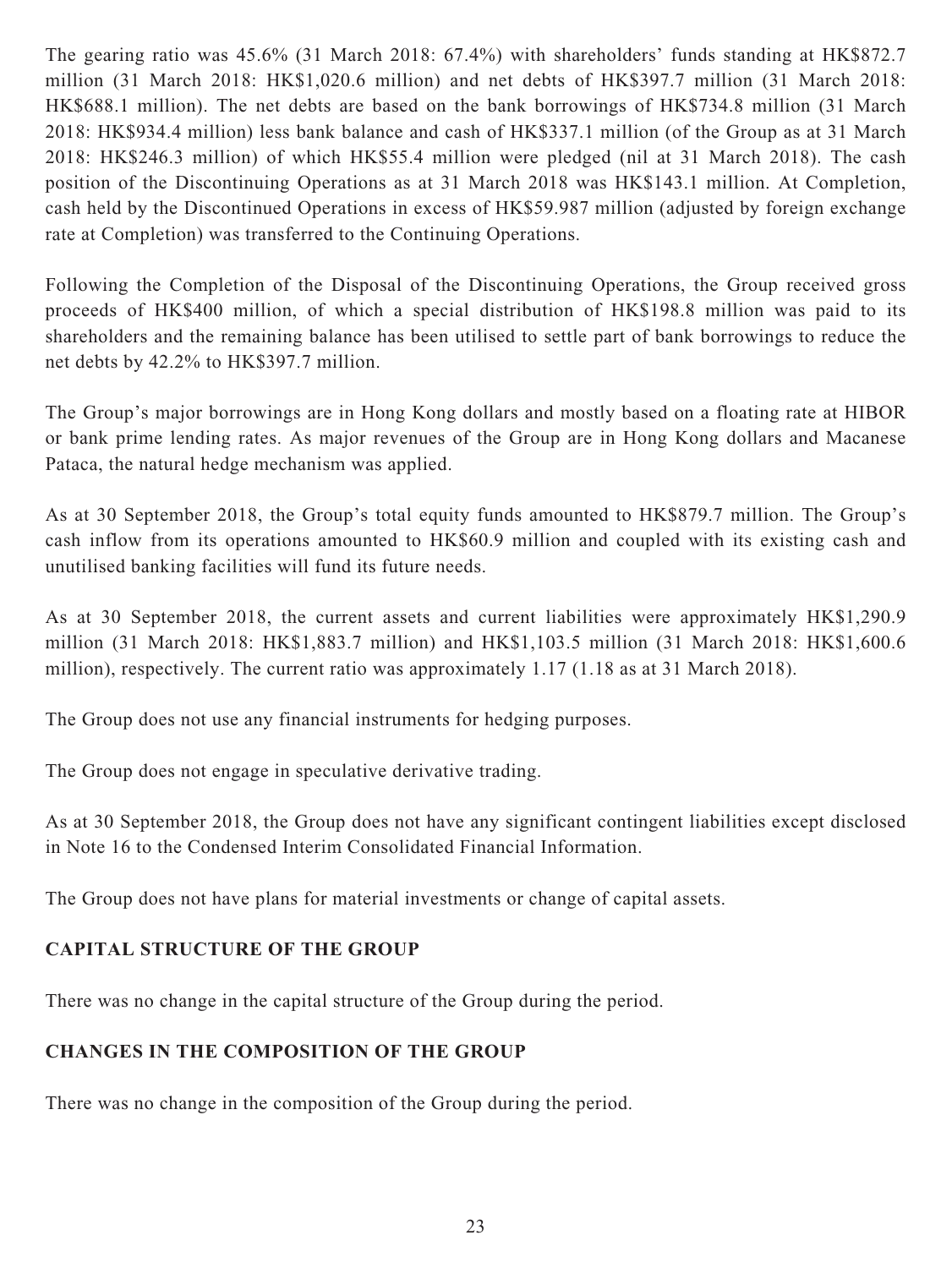## **NUMBER AND REMUNERATION OF EMPLOYEES, REMUNERATION POLICIES, BONUS AND TRAINING SCHEMES**

The Group's remuneration policies are reviewed on a regular basis and remuneration packages are in line with market practices in the relevant countries where the Group operates. As of 30 September 2018, the Group had 1,663 employees (at 30 September 2017: 2,969 employees including 1,266 employees in the Discontinued Operations).

## **DETAILS OF THE CHARGES ON GROUP ASSETS**

At at 30 September 2018, certain property, plant and equipment and investment properties amounting to HK\$458.1 million (31 March 2018: HK\$452.7 million) were pledged to secure banking facilities granted to the Group.

As at 30 September 2018, the Company had given guarantees to various banks to secure general banking facilities granted to certain subsidiaries amounting to HK\$1,285.8 million (31 March 2018: HK\$1,542.4 million).

## **PURCHASE, SALE OR REDEMPTION OF LISTED SECURITIES**

The Company has not redeemed any of its shares during the period. Neither the Company nor any of its subsidiaries has purchased or sold any of the Company's shares during the year.

## **CORPORATE GOVERNANCE**

During the six months ended 30 September 2018, the Company has complied with the code provisions of Corporate Governance Code (the "Code Provisions") as set out in Appendix 14 of the Rules Governing the Listing of Securities on The Stock Exchange of Hong Kong Limited (the "Code"), except for the following deviations:

## **Code Provision A.2.1**

Under Code Provision A.2.1 of the Code, the roles of Chairman and chief executive officer ("CEO") should be separate and should not be performed by the same individual. Under the current organisation structure of the Group, Mr. Joseph C.C. Wong is both the Chairman and CEO of the Group. The Board believes that with Mr. Joseph C.C. Wong acting as both Chairman and CEO, ensures consistent leadership and further enables better strategic planning for the Group. The Board also believes that the non-separation of roles does not affect the balance of power and authority within the Board.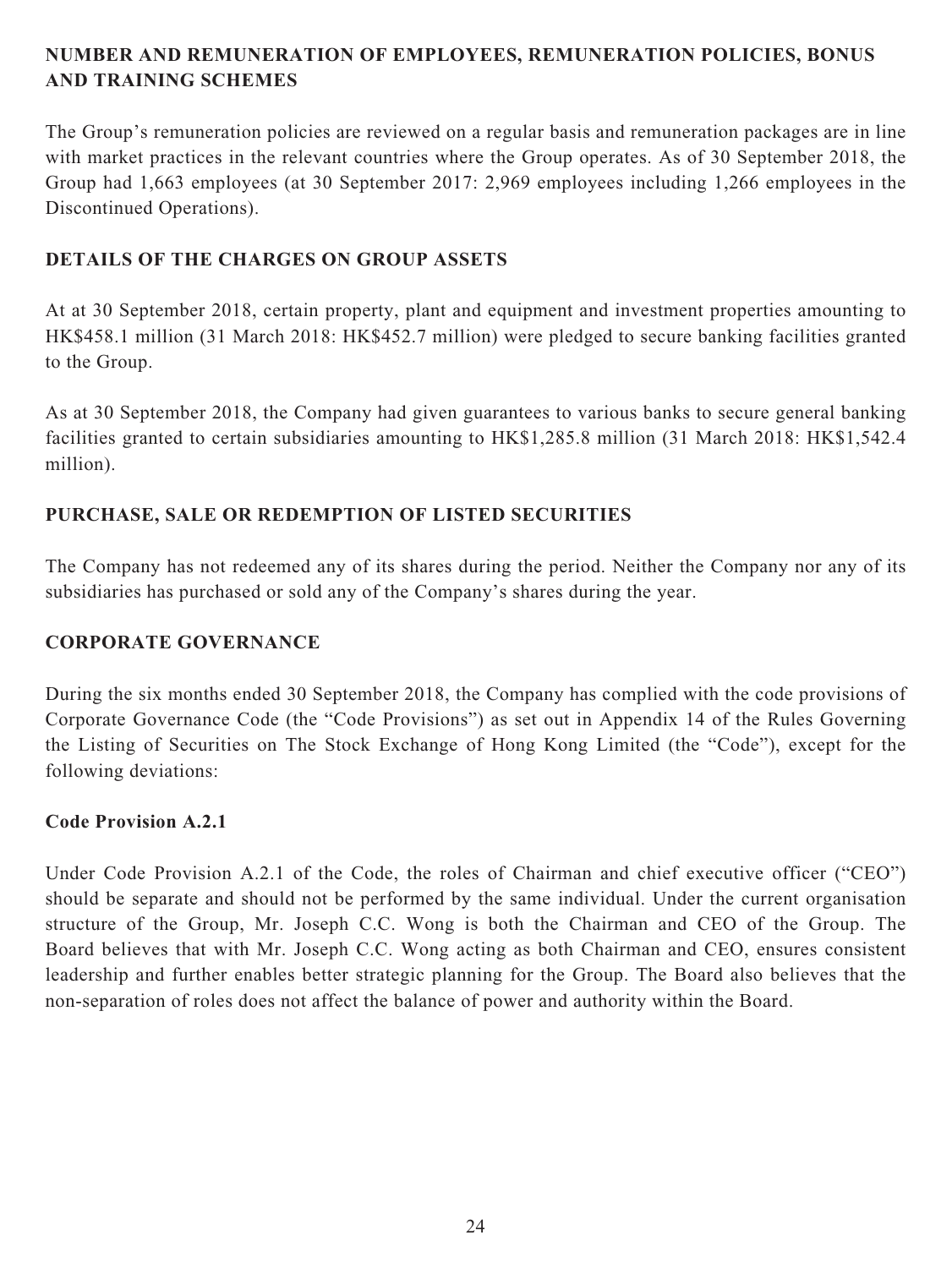### **Code Provision A.4.2**

Under Code Provision A.4.2, every director, including those appointed for a specific term, should be subject to retirement by rotation at least once every three years. Not all directors of the Company retire strictly under Code Provision A.4.2. Bye-Law 110(A) stipulates that one-third of the directors of the Company who have been longest serving in office since their last election, except the Chairman or CEO, shall retire from office by rotation at each annual general meeting.

### **Code Provision B.1.3**

This Code Provision deals with the terms of reference of a remuneration committee. The Company has adopted the terms of reference under Code Provision B.1.3 except that the terms of reference do not include reviewing and determining the remuneration packages of senior management. The Company believes that the remuneration packages of senior management should be the responsibility of the executive directors as they are in a better position to appraise the performance of senior management.

### **Audit Committee**

On 19 November 2018, the Audit Committee together with the management of the Company reviewed the effectiveness of the systems of internal control throughout the Group for the six months ended 30 September 2018 and discussed auditing and financial reporting matters including review of the Group's results for the six months ended 30 September 2018 before they were presented to the Board of directors for approval.

### **Remuneration Committee**

On 8 November 2018, the Remuneration Committee determined the annual bonus scheme for FY18/19 for its executive directors.

## **Nomination Committee and Corporate Governance Committee**

There are no updates on the Nomination Committee and Corporate Governance Committee since the publication of the immediate preceding annual report of the Company.